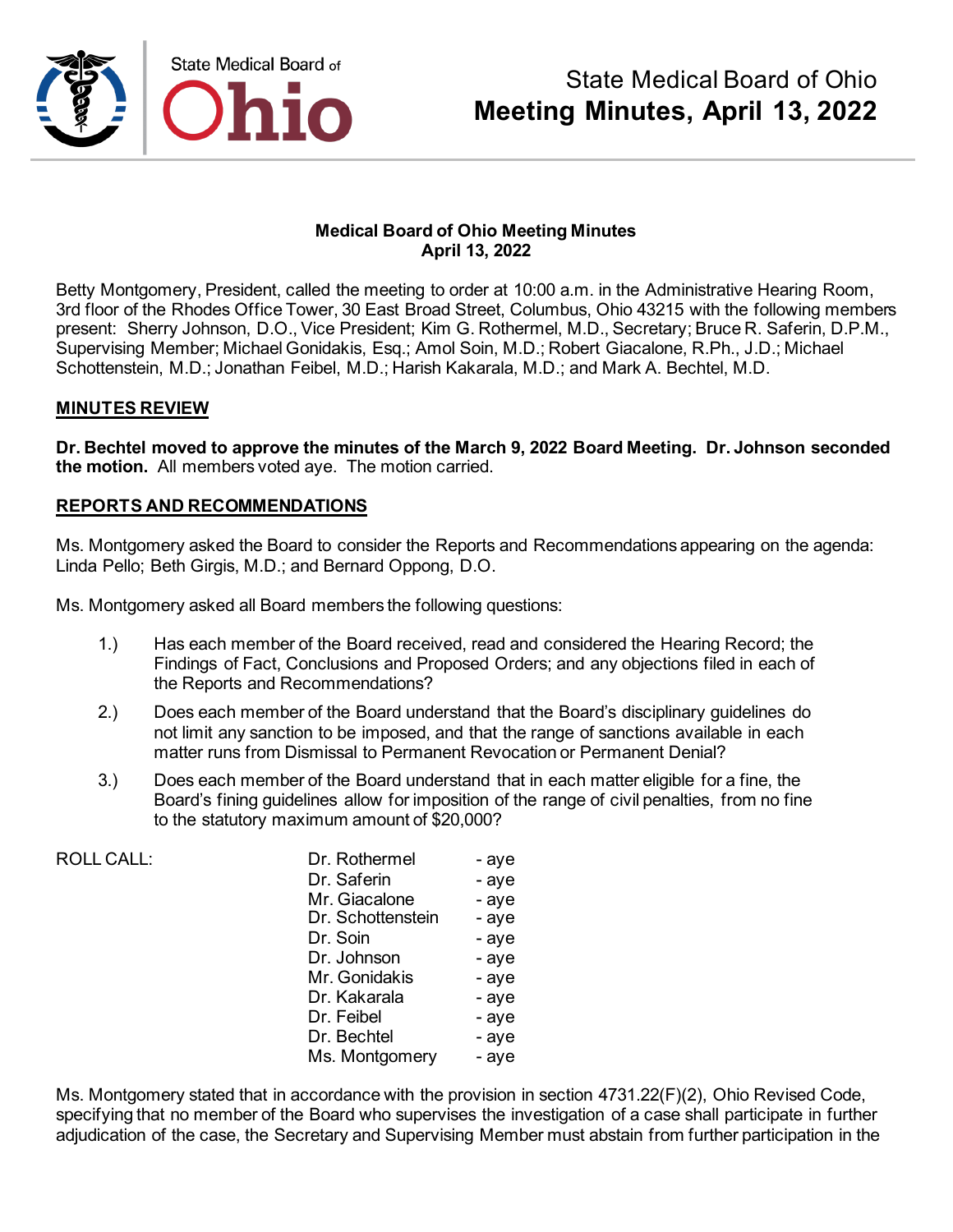adjudication of any disciplinary matters. In the disciplinary matters before the Board today, Dr. Rothermel served as Secretary and Dr. Saferin served as Supervising Member.

During these proceedings, no oral motions were allowed by either party.

### **Linda Pello**

Ms. Montgomery directed the Board's attention to the matter of Linda Pello. No objections have been filed. Ms. Shamansky was the Hearing Examiner. This matter is non-disciplinary in nature, and therefore all Board members may vote.

#### **Dr. Bechtel moved to approve and confirm the Proposed Findings of Fact, Conclusions of Law, and Proposed Order in the matter of Ms. Pello. Dr. Johnson seconded the motion.**

Ms. Montgomery stated that she will now entertain discussion in the above matter. No Board member offered discussion in this matter.

A vote was taken on Dr. Bechtel's motion to approve:

| <b>ROLL CALL:</b> | Dr. Rothermel     | - aye |
|-------------------|-------------------|-------|
|                   | Dr. Saferin       | - aye |
|                   | Mr. Giacalone     | - aye |
|                   | Dr. Schottenstein | - aye |
|                   | Dr. Soin          | - nay |
|                   | Dr. Johnson       | - aye |
|                   | Mr. Gonidakis     | - aye |
|                   | Dr. Kakarala      | - aye |
|                   | Dr. Feibel        | - nay |
|                   | Dr. Bechtel       | - aye |
|                   | Ms. Montgomery    | - nay |
|                   |                   |       |

The motion to approve carried.

### **Beth Girgis, M.D.**

Ms. Montgomery directed the Board's attention to the matter of Beth Girgis, M.D. No objections have been filed. Ms. Shamansky was the Hearing Examiner.

A request to address the Board has been filed on behalf of Dr. Girgis. Five minutes will be allowed for that address.

Dr. Girgis was represented by her attorney, Brandon Smith.

Mr. Smith stated that no objections have been filed and that Dr. Girgis urges the Board to adopt the Report and Recommendation and impose the reprimand.

Dr. Girgis stated that she takes this complaint seriously and she has taken steps to make changes. Dr. Girgis has been an emergency medicine director for five years and is involved in quality control. Dr. Girgis stated that she and the physicians and physician assistants who work under her review cases monthly and discuss ways to prevent or decrease medical errors. Dr. Girgis respectfully requested that the Board adopt the Report and Recommendation.

Ms. Montgomery asked if the Assistant Attorney General wished to respond. Mr. Wilcox stated that he wished to respond.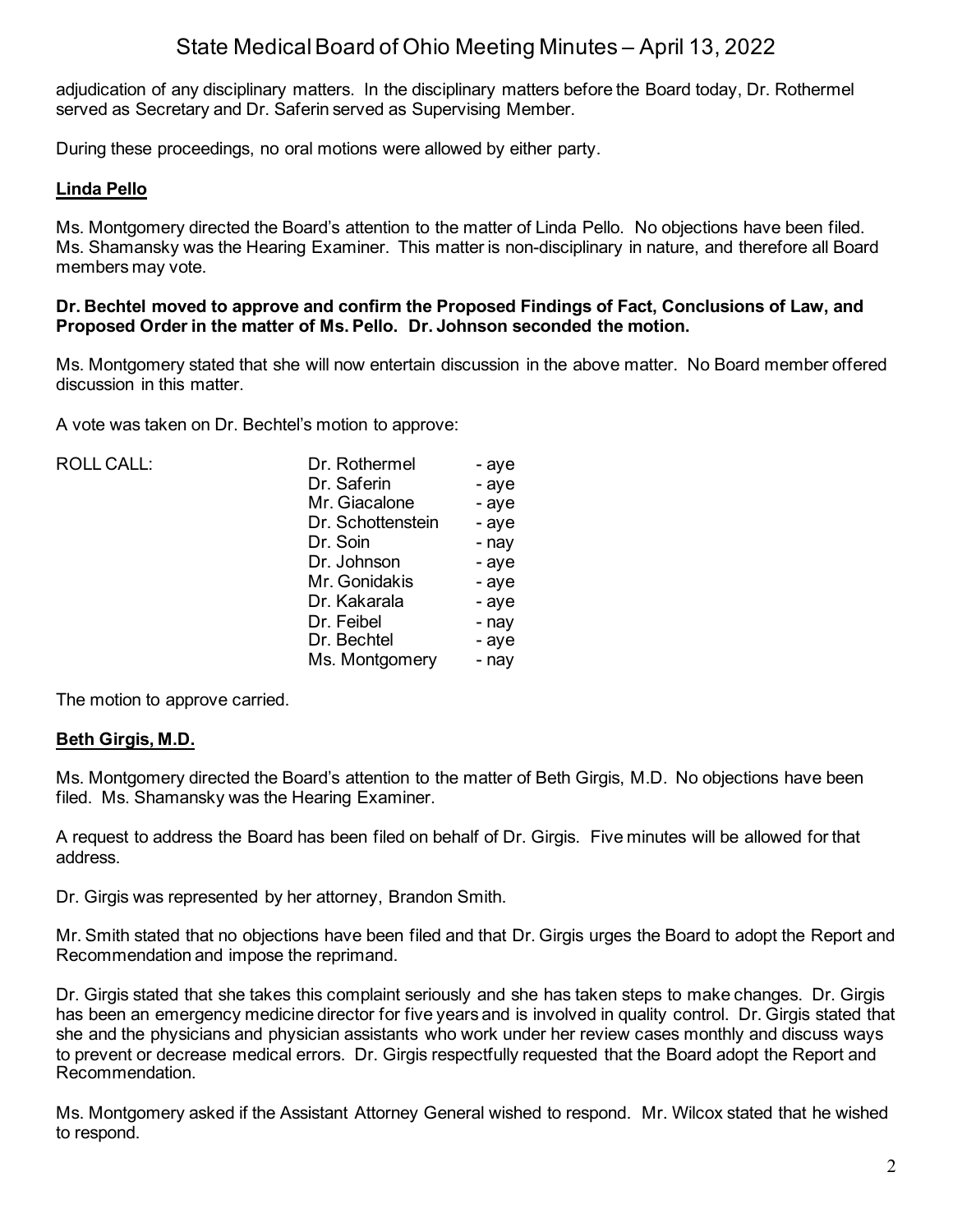Mr. Wilcox stated that the Report and Recommendation thoroughly examines what occurred at the hearing, and he opined that the Report and Recommendation is appropriate.

Ms. Montgomery complimented the staff in moving very quickly on this matter.

#### **Dr. Johnson moved to approve and confirm the Proposed Findings of Fact, Conclusions of Law, and Proposed Order in the matter of Dr. Girgis. Dr. Bechtel seconded the motion.**

Ms. Montgomery stated that she will now entertain discussion in the above matter.

Dr. Soin stated that he is sympathetic to the fact that medical errors do occur. Dr. Soin understood that this matter, involving a single case of high glucose, had a terrible outcome in terms of what the patient suffered. Dr. Soin stated that everyone is human and makes mistakes, and Dr. Girgis has been through a lot in Florida for that medical error. Dr. Girgis is currently practicing in Florida.

Dr. Soin stated that the Proposed Order for a Reprimand is acceptable. Dr. Soin would also be amenable to an order of No Further Action, based on the medical facts in the Report and Recommendation, the actions already taken in Florida, and the fact that Dr. Soin could envision a scenario in which such a medical error could occur.

Dr. Feibel agreed with Dr. Soin that medical errors occur and opined that this matter is not worthy of a reprimand.

### **Dr. Feibel moved to amend the Proposed Order to No Further Action. Dr. Soin seconded the motion.**

Mr. Gonidakis asked what the practical effect of a Reprimand would be, as opposed to an order of No Further Action. Dr. Soin replied that a Reprimand would appear on the National Practitioner Databank (NPDB) as a reportable offense. Mr. Gonidakis asked if the administrative action against Dr. Girgis in Florida would already be in the NPDB. Dr. Soin answered that the Florida action should be on the NPDB.

A vote was taken on Dr. Feibel's motion to amend:

| Dr. Rothermel     | - abstain |
|-------------------|-----------|
| Dr. Saferin       | - abstain |
| Mr. Giacalone     | - aye     |
| Dr. Schottenstein | - nay     |
| Dr. Soin          | - aye     |
| Dr. Johnson       | - aye     |
| Mr. Gonidakis     | - aye     |
| Dr. Kakarala      | - aye     |
| Dr. Feibel        | - aye     |
| Dr. Bechtel       | - aye     |
| Ms. Montgomery    | - aye     |
|                   |           |

The motion to amend carried.

**Dr. Bechtel moved to approve and confirm the Proposed Findings of Fact, Conclusions of Law, and Proposed Order, as amended, in the matter of Dr. Girgis. Dr. Feibel seconded the motion.**

| <b>ROLL CALL:</b> | Dr. Rothermel     | - abstain |
|-------------------|-------------------|-----------|
|                   | Dr. Saferin       | - abstain |
|                   | Mr. Giacalone     | - ave     |
|                   | Dr. Schottenstein | - ave     |
|                   |                   |           |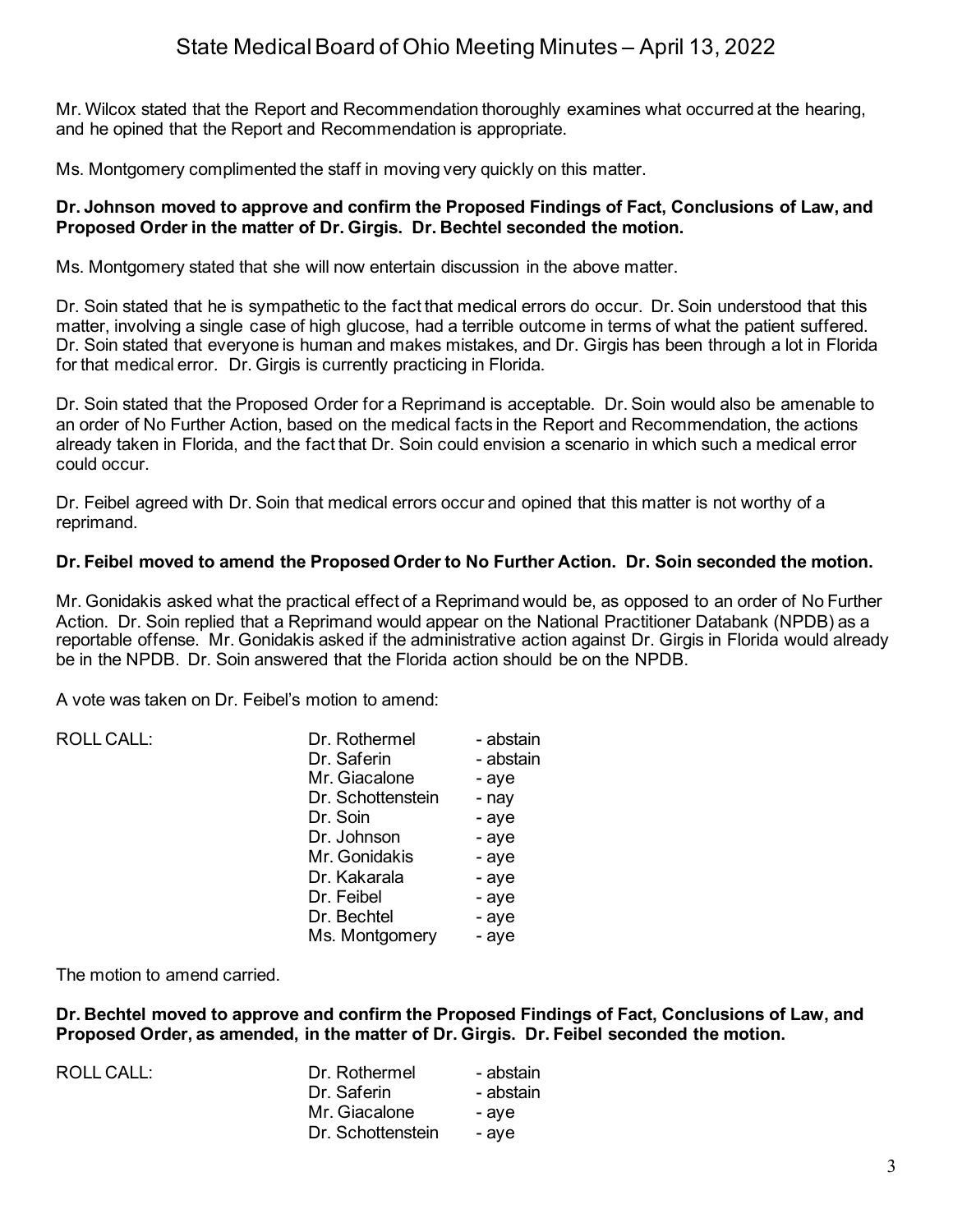| Dr. Soin       | - aye |
|----------------|-------|
| Dr. Johnson    | - aye |
| Mr. Gonidakis  | - aye |
| Dr. Kakarala   | - aye |
| Dr. Feibel     | - aye |
| Dr. Bechtel    | - aye |
| Ms. Montgomery | - aye |

The motion to approve carried.

## **Bernard Oppong, D.O.**

Ms. Montgomery directed the Board's attention to the matter of Bernard Oppong, D.O. Objections have been filed and were previously distributed to Board members. Mr. Porter was the Hearing Examiner.

A request to address the Board has been filed on behalf of Dr. Oppong. Five minutes will be allowed for that address.

Dr. Oppong was represented by his attorney, Levi Tkach.

Mr. Tkach stated that Dr. Oppong is here today because he saw a need to assist with the opioid crisis. Dr. Oppong volunteered at an office, three to four hours per week, with someone he knew. Unfortunately, Dr. Oppong was not aware that there was criminal enterprise occurring at the office. When contacted by prosecutors, Dr. Oppong stated that he did not know anything and he therefore could not provide testimony to assist in other prosecutions, and only then did Dr. Oppong get indicted. When presented with the criminal matter, Dr. Oppong indicated he could not plead guilty to the charges because they were not true. Consequently, Dr. Oppong took his case to a jury trial.

Mr. Tkach continued that unfortunately, Dr. Oppong's attorney at the trial did not prepare and he was not successful. That case is currently on appeal. Dr. Oppong has not practiced since October 2018 and his medical license is currently lapsed.

Mr. Tkach stated that the Report and Recommendation to permanently revoke Dr. Oppong's license, as well as impose a fine of \$18,000 that he has no ability to pay, is not warranted. Mr. Tkach asked the Board to take a different look at this case than what is in the Report and Recommendation. Mr. Tkach stated that this case is different from others the Board has heard because Dr. Oppong is innocent and he was only involved in patient care, not billing or management.

Dr. Oppong stated that he has practiced medicine in Ohio for 28 years and has never had any issue with billing. Dr. Oppong now appeared before the Board with sorrow and regret. When asked to help with the clinic, Dr. Oppong did not know it was going to be his downfall.

Dr. Oppong stated that the medical director of the clinic was a colleague who asked him to help, knowing how passionate Dr. Oppong was about the opioid crisis. Dr. Oppong commented that he worked in an intensive care unit (ICU) and had taken care of many overdoses. Dr. Oppong offered to help at the clinic, but was not aware of what was going on there. By the time the owners of the clinic were indicted, Dr. Oppong was no longer working for them and had only helped them for about 16 months.

When he was approached about being a witness for the government, Dr. Oppong was glad to do that but he did not know much about the case and wanted some assurances about his license; the government could not give such assurances. Ultimately, the government decided to indict Dr. Oppong as an uncooperative witness. Dr. Oppong stated that he received nothing from the scheme and he was not aware of what the clinic owners were doing. The owners were pharmacists and they also owned an outside pharmacy. The owners were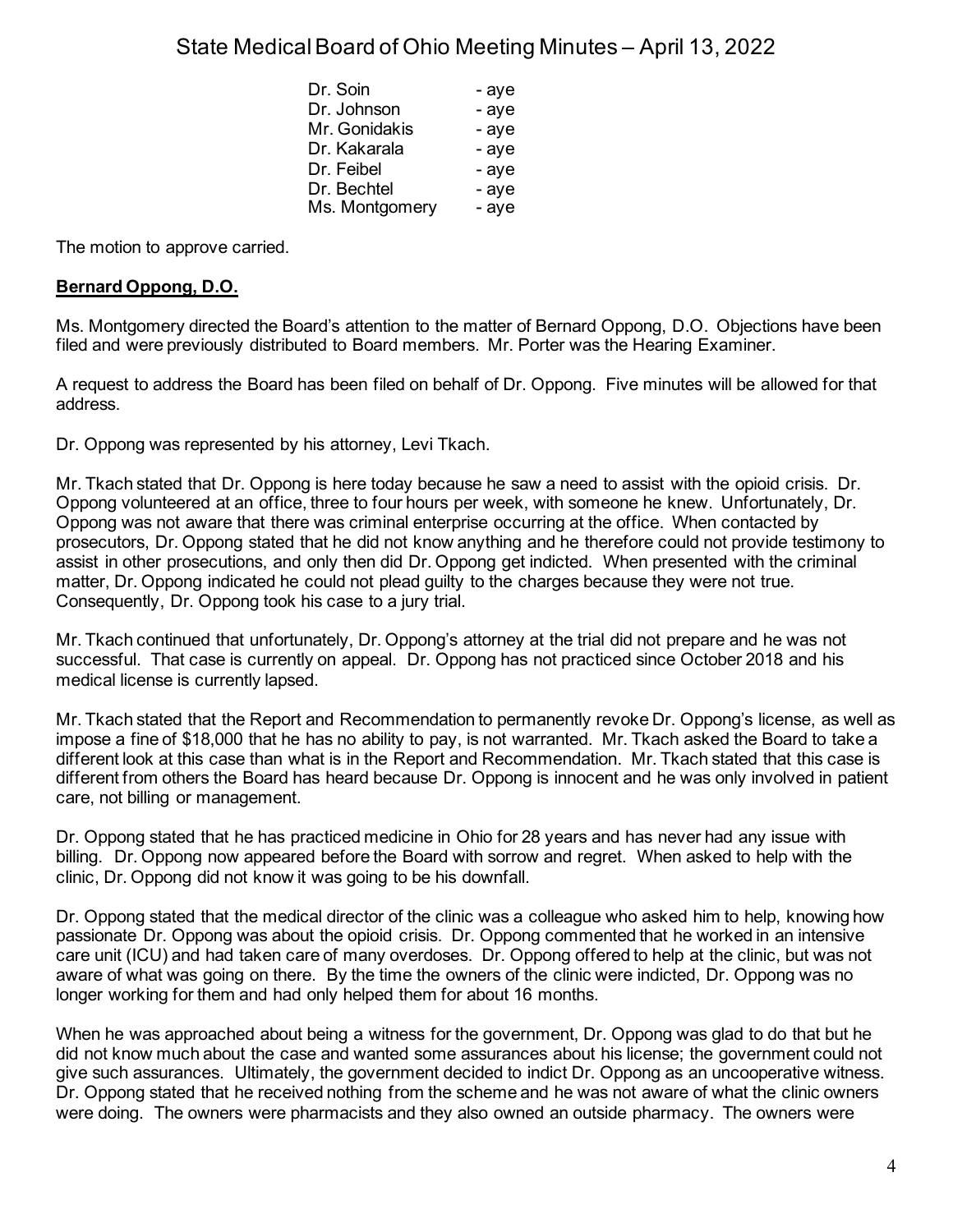using Dr. Oppong's name, printing labels to send to people, and billing the government without Dr. Oppong's knowledge.

Dr. Oppong continued that his attorney in the criminal matter thought he had a good case, but he unfortunately had a different plan for him. On the day of the trial, the attorney spent an hour trying to persuade Dr. Oppong to accept a plea deal. However, Dr. Oppong wanted to go to trial and prove his innocence, but the attorney was not ready and was not successful. The case is currently under appeal.

Dr. Oppong asked the Board to temper justice with mercy and give him an opportunity. Dr. Oppong stated that he has been an excellent physician for his patients and he would like to continue that in Ohio.

Ms. Montgomery asked if the Assistant Attorney General wished to respond. Mr. Wilcox stated that he wished to respond.

Mr. Wilcox stated that permanent revocation of license is reserved for serious cases that come before this Board. In this case, Dr. Oppong used his medical license to perpetuate fraud not only against his patients, but also against the people of Ohio by defrauding Medicare and Medicaid. Mr. Wilcox stated that whether Dr. Oppong's attorney was prepared for the criminal trial is not an issue today. Dr. Oppong was found guilty of five felonies in the course of medical practice by a jury. Mr. Wilcox opined that such physicians do not deserve to have a medical license in this state because they use their license to perpetuate fraud. Mr. Wilcox stated that permanent revocation is appropriate in this case, though he had no opinion regarding the proposed fine.

### **Dr. Schottenstein moved to approve and confirm the Proposed Findings of Fact, Conclusions of Law, and Proposed Order in the matter of Dr. Oppong. Dr. Feibel seconded the motion.**

Ms. Montgomery stated that she will now entertain discussion in the above matter.

Dr. Schottenstein stated that it is undisputed that Dr. Oppong had been convicted of five felony counts in the course of practice, and therefore this is a case of mitigation. Dr. Schottenstein stated that it is mitigating the Dr. Oppong has no prior disciplinary record, but it is not mitigating after a conviction of this nature to proclaim innocence and to explain the convictions away by claiming poor legal representation.

Dr. Schottenstein noted several aggravating circumstances:

- A dishonest or selfish motive.
- Multiple violations.
- Refusal to acknowledge the wrongful nature of his conduct.
- Adverse impact of his conduct on others.

Dr. Schottenstein stated that Dr. Oppong's behavior was negligent at best and he should have known better than to use, or allow others to use, his position of trust and his status as a licensee to accomplish deception and theft. Regrettably, Dr. Schottenstein saw neither remorse nor the taking of responsibility for Dr. Oppong's actions. Dr. Schottenstein stated that it is not impossible that a jury could err as Dr. Oppong claims. However, Dr. Schottenstein observed that Dr. Oppong was indicted on seven charges and he was convicted of five of them. Dr. Schottenstein perceived that the jury had been thoughtful and deliberate and did not simply rubber stamp the charges, and that adds credibility to the jury's verdict.

Dr. Schottenstein commented that this case presents a unique fact pattern. Dr. Oppong is appealing his guilty verdict, and when a licensee presents the Board with a felony conviction that is being appealed, Section 4731.22(H) of the Ohio Revised Code (ORC) comes into play. That statute allows petition for reconsideration of the order if the conviction is overturned on appeal. The statute provides that upon receipt of a petition to reconsider, the Board shall reinstate individuals' license to practice. But in this case there are two allegations,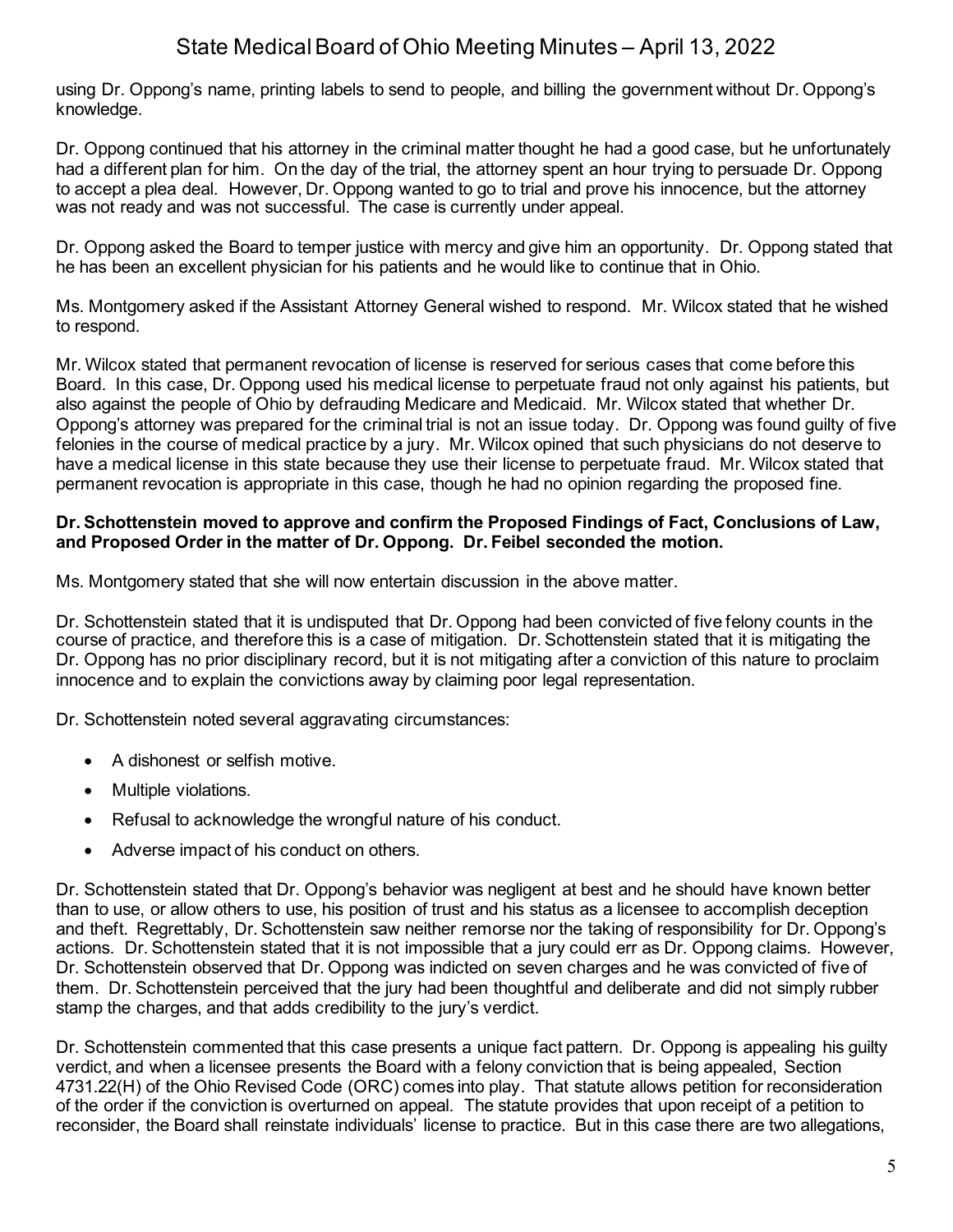one under 4731.22(B)(9), ORC, which is the conviction, and also 4731.22(B)(8), which is the fraud allegation based on the facts surrounding the felony conviction. 4731.22(H) is silent regarding the (B)(8) allegation. If Dr. Oppong's appeal is successful, Dr. Schottenstein questioned whether 4731.22(H) would still apply if the Board finds today that he violated both  $4731.22(B)(9)$  and  $4731.22(B)(8)$ .

Dr. Schottenstein continued that in the case of a successful appeal, the Board's staff will assess the situation and give the Board its legal opinion. In Dr. Schottenstein's opinion, if the felony conviction is vacated the Board would still be right to consider a petition for reinstatement because the 4731.22(B)(8) charge completely depends on the facts of the felony conviction, if the conviction is vacated then it would render the 4731.22(B)(8) charge null and void.

Dr. Schottenstein stated that the bar is high to keep a medical license when one has been convicted of five felonies in the course of practice. Dr. Schottenstein agreed with the Proposed Order to permanently revoke Dr. Oppong's license.

Dr. Soin asked if there would be a path forward if the Board permanently revokes Dr. Oppong's license today but his appeal was successful in the future. Ms. Anderson stated that if a conviction is overturned, there is a process for it to come back to the Board. If that occurs in this case, the Legal staff will do a complete review and provide the information to the Board.

Ms. Montgomery asked if the issue of a potentially overturned conviction would be made easier if the Board issued an order for something other than permanent revocation. Ms. Anderson stated that she has not researched that question, but she believed that any action the Board takes based on a conviction could potentially be reviewed if the conviction is overturned.

Dr. Feibel favored the Proposed Order to permanently revoke Dr. Oppong's license. Dr. Feibel stated that five felony convictions is something the Board should take very seriously and that is the fact pattern before the Board today. If the convictions are overturned, the Board can address these issues at that time.

Ms. Montgomery stated that as a former prosecutor, she has seen cases in which an attorney is not prepared and thought he could convince his client to accept a plea agreement at the last moment, and the process is not fair. Ms. Montgomery worried about this case because of Dr. Oppong's limited involvement. However, Ms. Montgomery was also troubled about the issue of negligently filling out prescriptions.

Dr. Soin also sympathized about the legalities that occur for a part-time physician presumedly trying to help a few hours a month in a clinic. However, there were three items that Dr. Soin wanted to mention. First, Dr. Soin stated that the concept of compounded pain cream specifically through Ohio Medicaid and CareSource is a scheme. Dr. Soin explained that there is a quirk in billing when one compounds a drug which can result in an extremely excessive amount of reimbursement for a generic powder. One can procure a powder that costs a few dollars per gallon, make multiple pain creams out of it by mixing it with other agents, and bill CareSource a couple of thousand dollars per month. So every month a patient would be mailed a large tube of pain cream. At some point, these patients informed Dr. Oppong that they did not need the cream anymore. Dr. Soin stated that Dr. Oppong should have seen this as a red flag because he had been unaware of these prescriptions in his name for pain cream.

Second, Dr. Oppong was pre-signing prescriptions for suboxone. Dr. Soin stated that there had to have been a deliberate action to sign a prescription that was blank, and at that point Dr. Oppong should have know something inappropriate was going on.

Third, Dr. Soin appreciated the concept that Dr. Oppong had been offering to help at the clinic. However, physicians are trained in certain things and every specialty is different. As a pain management specialist, it took Dr. Soin a very long time to learn his craft, and he struggles when sees people come to Board because they thought they could do what Dr. Soin does for a few hours per month with little or no training. People in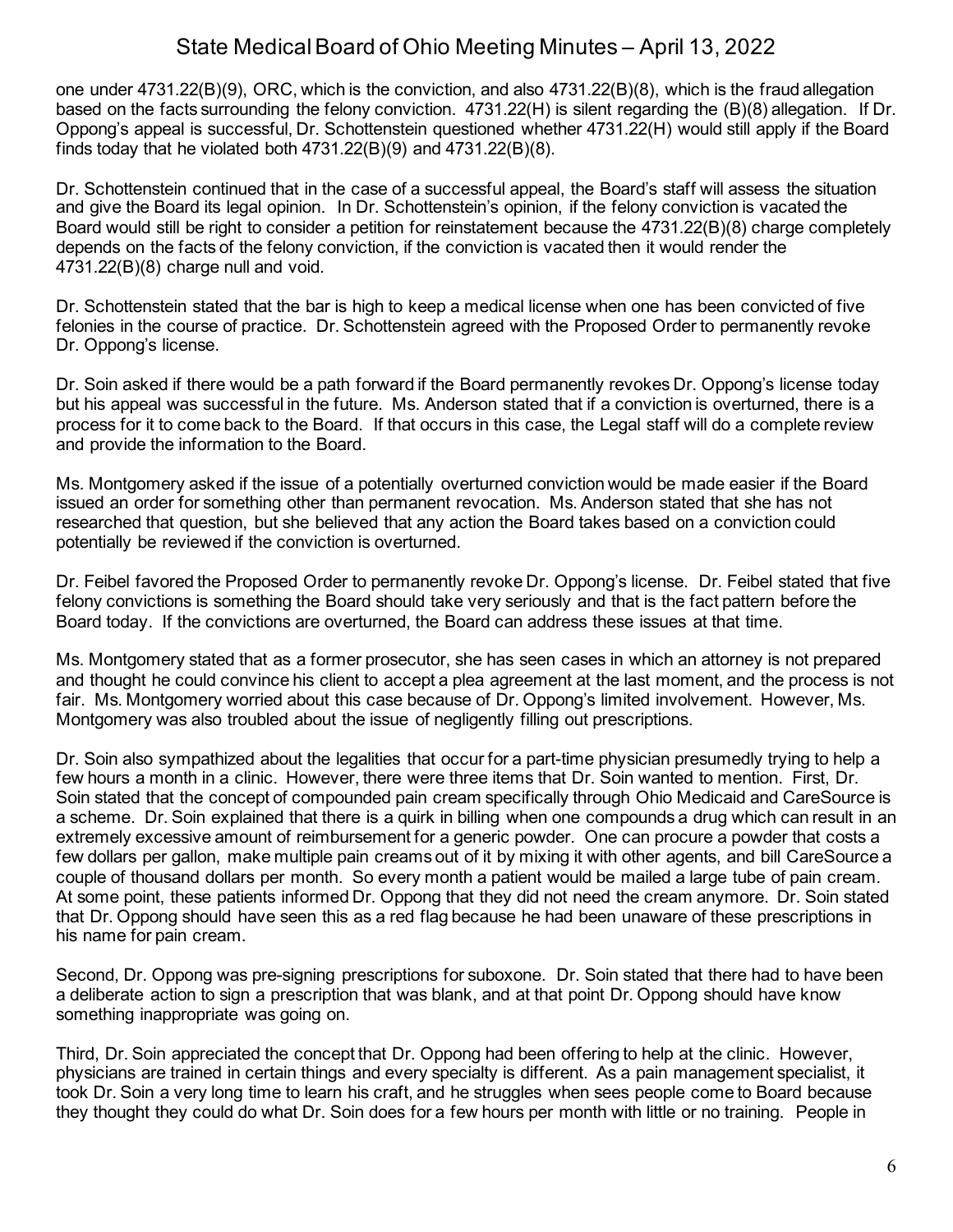this situation often come before the Board and plead ignorance; Dr. Soin stated they were ignorant because they did not to the appropriate training and did not know how to practice in that type of specialty.

Based on the foregoing, Dr. Soin supported permanent revocation of Dr. Oppong's license. Dr. Soin was sympathetic to Dr. Oppong's plight with his legal proceedings and that he had been trying to help at the clinic.

Ms. Montgomery took issue with people being penalized for exercising their appeal rights. However, Ms. Montgomery stated that the suboxone script gave her the sense that Dr. Oppong had been, at best, negligent. Ms. Montgomery also agreed with the Proposed Order of permanent revocation.

A vote was taken on Dr. Schottenstein's motion to approve and confirm.

| <b>ROLL CALL:</b> | Dr. Rothermel     | - abstain |
|-------------------|-------------------|-----------|
|                   | Dr. Saferin       | - abstain |
|                   | Mr. Giacalone     | - aye     |
|                   | Dr. Schottenstein | - aye     |
|                   | Dr. Soin          | - aye     |
|                   | Dr. Johnson       | - aye     |
|                   | Mr. Gonidakis     | - aye     |
|                   | Dr. Kakarala      | - aye     |
|                   | Dr. Feibel        | - aye     |
|                   | Dr. Bechtel       | - aye     |
|                   | Ms. Montgomery    | - aye     |

The motion carried.

### **PROPOSED FINDINGS AND PROPOSED ORDERS**

Ms. Montgomery stated that in the following matters, the Board issued Notices of Opportunity for Hearing. No timely requests for hearing were received. These matters were reviewed by a hearing examiner, who prepared Proposed Findings and Proposed Orders for each, and they are now before the Board for final disposition. These matters are disciplinary in nature, and therefore the Secretary and Supervising Member cannot vote. In these matters, Dr. Rothermel served as Secretary and Dr. Saferin served as Supervising Member.

### **Biyun Hu, L.M.T.**

**Dr. Johnson moved to find that the allegations as set forth in the December 8, 2021 Notice of Opportunity for Hearing in the matter of Mr. Hu have been proven to be true by a preponderance of the evidence and to adopt Mr. Porter's Proposed Findings and Proposed Order. Dr. Schottenstein seconded the motion.**

Ms. Montgomery stated that she will now entertain discussion in the above matter. No Board member offered discussion in this matter.

A vote was taken on Dr. Johnson's motion:

ROLL CALL:

| Dr. Rothermel<br>Dr. Saferin | - abstain<br>- abstain |
|------------------------------|------------------------|
| Mr. Giacalone                | - aye                  |
| Dr. Schottenstein            | - aye                  |
| Dr. Soin                     | - aye                  |
| Dr. Johnson                  | - aye                  |
| Mr. Gonidakis                | - aye                  |
| Dr. Kakarala                 | - aye                  |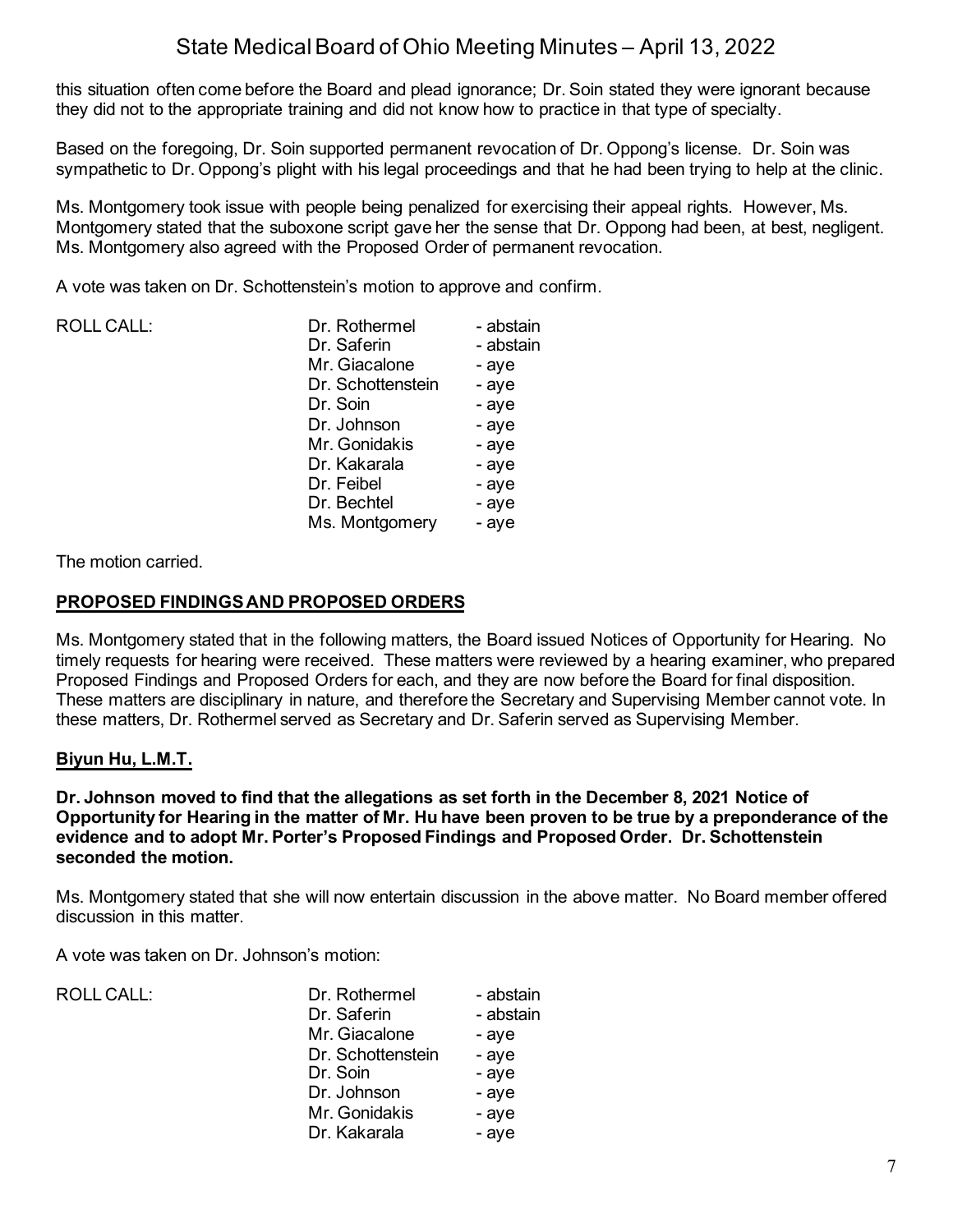| Dr. Feibel     | - aye |
|----------------|-------|
| Dr. Bechtel    | - aye |
| Ms. Montgomery | - aye |

The motion carried.

### **Lindsay Z. Agolia, M.D.**

**Dr. Johnson moved to find that the allegations as set forth in the October 14, 2021 Notice of Opportunity for Hearing in the matter of Dr. Agolia have been proven to be true by a preponderance of the evidence and to adopt Mr. Madden's Proposed Findings and Proposed Order. Dr. Kakarala seconded the motion.**

Ms. Montgomery stated that she will now entertain discussion in the above matter.

Dr. Feibel asked whether the Proposed Order should be amended from a Permanent Denial of licensure to a non-permanent Denial. Dr. Feibel stated that the Board does not know the facts of this case, and Dr. Agolia could offer an explanation if she chooses to pursue licensure in Ohio at some future date.

Ms. Montgomery agreed with Dr. Feibel and questioned whether the Board should permanently deny Dr. Agolia's application because she did not make a request for a hearing. Dr. Schottenstein also agreed.

**Dr. Feibel moved to amend the Proposed Order to a non-permanent Denial. Dr. Schottenstein seconded the motion.** A vote was taken:

| ROLL CALL: | Dr. Rothermel     | - abstain |
|------------|-------------------|-----------|
|            | Dr. Saferin       | - abstain |
|            | Mr. Giacalone     | - aye     |
|            | Dr. Schottenstein | - aye     |
|            | Dr. Soin          | - aye     |
|            | Dr. Johnson       | - aye     |
|            | Mr. Gonidakis     | - aye     |
|            | Dr. Kakarala      | - aye     |
|            | Dr. Feibel        | - aye     |
|            | Dr. Bechtel       | - aye     |
|            | Ms. Montgomery    | - aye     |

The motion to amend carried.

**Dr. Feibel moved to approve and confirm the proposed findings of fact, conclusions, and order, as amended, in the matter of Dr. Agolia. Dr. Bechtel seconded the motion.** A vote was taken:

ROLL CALL:

| Dr. Rothermel<br>Dr. Saferin | - abstain<br>- abstain |
|------------------------------|------------------------|
| Mr. Giacalone                | - aye                  |
| Dr. Schottenstein            | - aye                  |
| Dr. Soin                     | - aye                  |
| Dr. Johnson                  | - aye                  |
| Mr. Gonidakis                | - aye                  |
| Dr. Kakarala                 | - aye                  |
| Dr. Feibel                   | - aye                  |
| Dr. Bechtel                  | - aye                  |
| Ms. Montgomery               | - aye                  |
|                              |                        |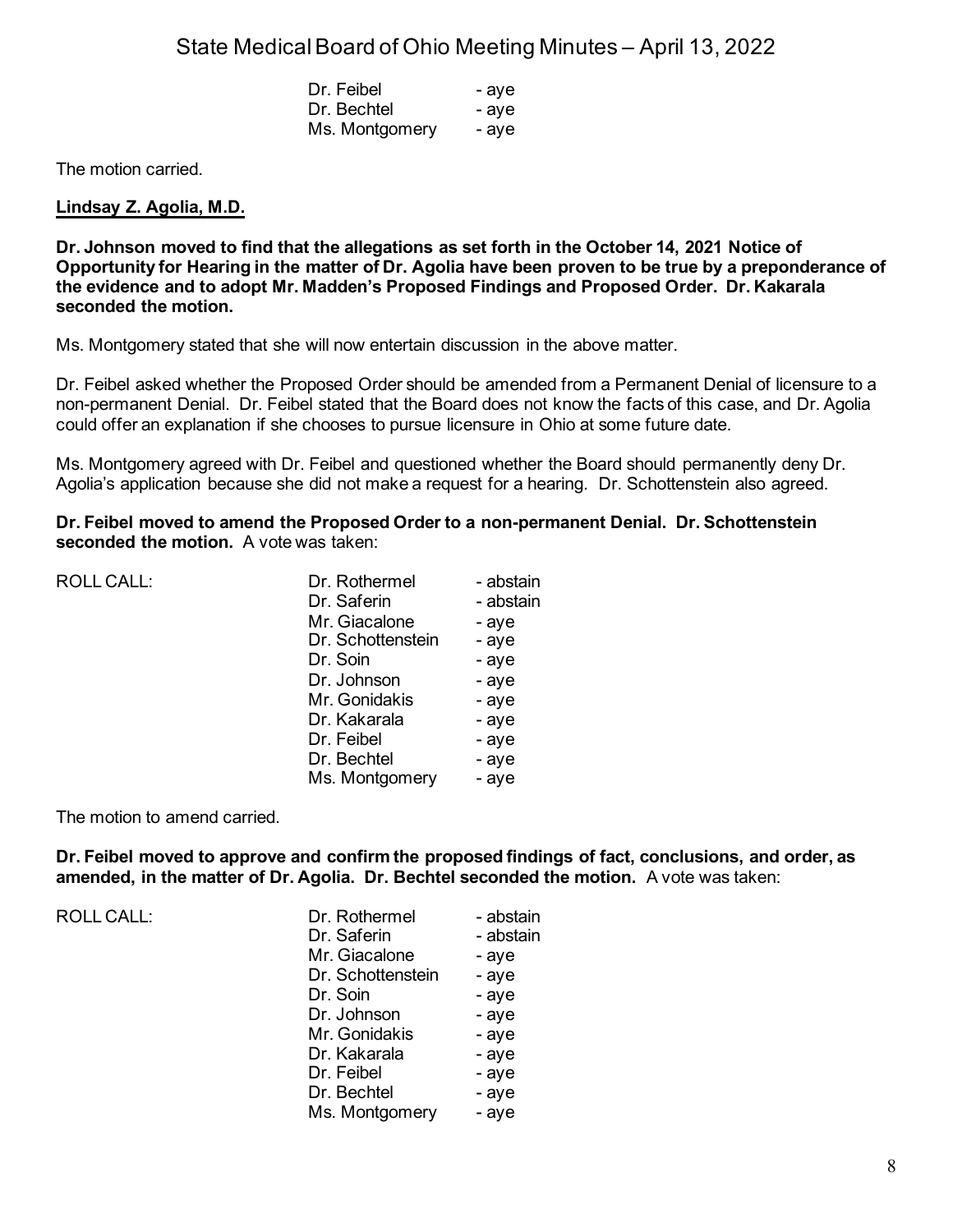The motion to approve carried.

## **FINDINGS, ORDERS, AND JOURNAL ENTRIES**

Ms. Montgomery stated that in the following matter, the Board issued a Notice of Opportunity for Hearing, and documentation of Service was received. There was no timely request for hearing filed, and more than 30 days have elapsed since the mailing of the Notice. This matter is therefore before the Board for final disposition. This matter is non-disciplinary in nature, and therefore all Board members may vote.

### **Jay A. Keystone, M.D.**

**Dr. Johnson moved to approve the Legal staff recommendations in the matter of Jay A. Keystone, M.D. Dr. Kakarala seconded the motion.** A vote was taken:

| <b>ROLL CALL:</b> | Dr. Rothermel     | - aye |
|-------------------|-------------------|-------|
|                   | Dr. Saferin       | - aye |
|                   | Mr. Giacalone     | - aye |
|                   | Dr. Schottenstein | - aye |
|                   | Dr. Soin          | - aye |
|                   | Dr. Johnson       | - aye |
|                   | Mr. Gonidakis     | - aye |
|                   | Dr. Kakarala      | - aye |
|                   | Dr. Feibel        | - aye |
|                   | Dr. Bechtel       | - aye |
|                   | Ms. Montgomery    | - aye |
|                   |                   |       |

The motion carried.

### **EXECUTIVE SESSION**

**Dr. Johnson moved to go into Executive Session to confer with the Medical Board's attorneys on matters of pending or imminent court action; and for the purpose of deliberating on proposed consent agreements in the exercise of the Medical Board's quasi-judicial capacity; and to consider the appointment, employment, dismissal, discipline, promotion, demotion, or compensation of a public employee or official. Dr. Bechtel seconded the motion.** A vote was taken:

| ROLL CALL: | Dr. Rothermel     | - aye |
|------------|-------------------|-------|
|            | Dr. Saferin       | - aye |
|            | Mr. Giacalone     | - aye |
|            | Dr. Schottenstein | - aye |
|            | Dr. Soin          | - aye |
|            | Dr. Johnson       | - aye |
|            | Mr. Gonidakis     | - aye |
|            | Dr. Kakarala      | - aye |
|            | Dr. Feibel        | - aye |
|            | Dr. Bechtel       | - aye |
|            | Ms. Montgomery    | - aye |
|            |                   |       |

The motion carried.

The Board went into Executive Session at 10:40 a.m. and returned to public session at 11:05 a.m.

### **SETTLEMENT AGREEMENTS**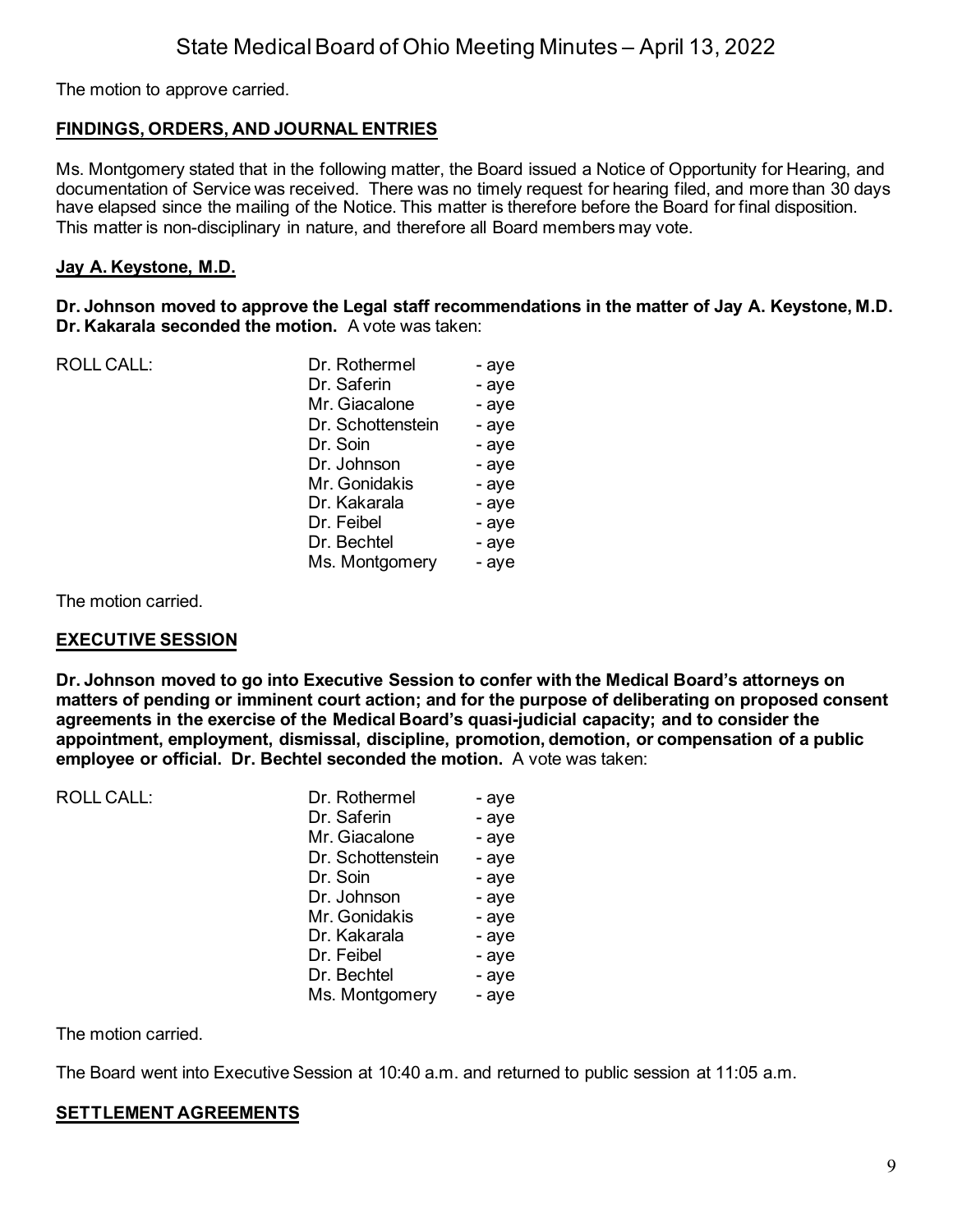Mr. Roach briefly reviewed the settlement agreements for the Board's consideration.

### **Choo Young Rhee, M.D.**

**Dr. Johnson moved to ratify the proposed Permanent Surrender with Dr. Rhee. Dr. Bechtel seconded the motion.** A vote was taken:

| <b>ROLL CALL:</b> | Dr. Rothermel     | - abstain |
|-------------------|-------------------|-----------|
|                   | Dr. Saferin       | - abstain |
|                   | Mr. Giacalone     | - aye     |
|                   | Dr. Schottenstein | - aye     |
|                   | Dr. Soin          | - aye     |
|                   | Dr. Johnson       | - aye     |
|                   | Mr. Gonidakis     | - aye     |
|                   | Dr. Kakarala      | - aye     |
|                   | Dr. Feibel        | - aye     |
|                   | Dr. Bechtel       | - aye     |
|                   | Ms. Montgomery    | - aye     |
|                   |                   |           |

The motion carried.

#### **Patsy Buccino, D.O.**

**Dr. Kakarala moved to ratify the proposed Consent Agreement with Dr. Buccino. Dr. Johnson seconded the motion.** A vote was taken:

| <b>ROLL CALL:</b> |  |
|-------------------|--|
|-------------------|--|

| ROLL CALL: | Dr. Rothermel     | - abstain |
|------------|-------------------|-----------|
|            | Dr. Saferin       | - abstain |
|            | Mr. Giacalone     | - aye     |
|            | Dr. Schottenstein | - aye     |
|            | Dr. Soin          | - aye     |
|            | Dr. Johnson       | - aye     |
|            | Mr. Gonidakis     | - aye     |
|            | Dr. Kakarala      | - aye     |
|            | Dr. Feibel        | - aye     |
|            | Dr. Bechtel       | - abstain |
|            | Ms. Montgomery    | - aye     |
|            |                   |           |

The motion carried.

### **Hope M. Vitellas**

**Dr. Bechtel moved to ratify the proposed Consent Agreement with Ms. Vitellas. Dr. Johnson seconded the motion.** A vote was taken:

| <b>ROLL CALL:</b> | Dr. Rothermel     | - abstain |
|-------------------|-------------------|-----------|
|                   | Dr. Saferin       | - abstain |
|                   | Mr. Giacalone     | - aye     |
|                   | Dr. Schottenstein | - aye     |
|                   | Dr. Soin          | - aye     |
|                   | Dr. Johnson       | - aye     |
|                   | Mr. Gonidakis     | - aye     |
|                   | Dr. Kakarala      | - aye     |
|                   | Dr. Feibel        | - aye     |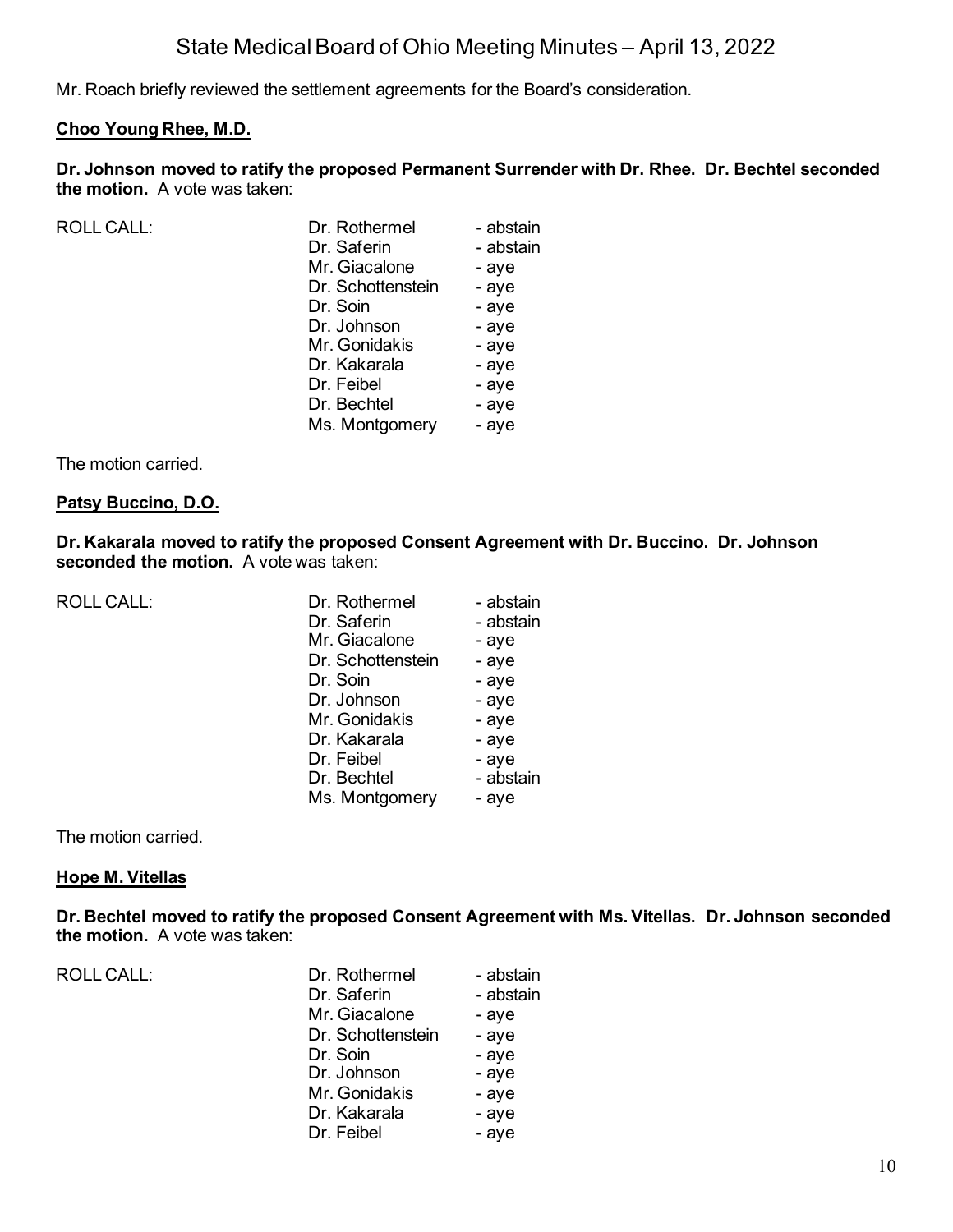| Dr. Bechtel    | - aye |
|----------------|-------|
| Ms. Montgomery | - aye |

The motion carried.

#### **Michelle Yako, R.D.**

**Dr. Johnson moved to ratify the proposed Consent Agreement with Ms. Yako. Bechtel seconded the motion.** A vote was taken:

| <b>ROLL CALL:</b> | Dr. Rothermel     | - abstain |
|-------------------|-------------------|-----------|
|                   | Dr. Saferin       | - abstain |
|                   | Mr. Giacalone     | - aye     |
|                   | Dr. Schottenstein | - aye     |
|                   | Dr. Soin          | - aye     |
|                   | Dr. Johnson       | - aye     |
|                   | Mr. Gonidakis     | - aye     |
|                   | Dr. Kakarala      | - aye     |
|                   | Dr. Feibel        | - aye     |
|                   | Dr. Bechtel       | - aye     |
|                   | Ms. Montgomery    | - aye     |
|                   |                   |           |

The motion carried.

#### **NOTICES OF OPPORTUNITY FOR HEARING, ORDERS OF SUMMARY SUSPENSION, ORDERS OF IMMEDIATE SUSPENSION, AND ORDERS OF AUTOMATIC SUSPENSION**

Ms. Pokorny presented the following Citations to the Board for consideration:

- 1. Zachary Peele: To be issued to a respiratory care professional applicant, based on a criminal conviction.
- 2. William Rudolf Bauer, M.D.: An Immediate Suspension, based on a criminal conviction involving several counts.
- 3. Theodore Riley, D.O.: Based on the surrender of the physician's Pennsylvania medical license.
- 4. John F. Beary, M.D.: Based on the physician's Veteran's Affairs privileges being suspended and later terminated when he resigned.
- 5. Elizabeth Schacht, M.D.: Based on the physician's Veteran's Affairs being revoked and her employment terminated.
- 6. Brandon Hendrix, M.D.: Based on mental or physical illness.
- 7. David Lapides, M.D.: Based on a criminal conviction involving distribution of child pornography.
- 8. La'Shondra Mason: To be issued to a massage therapist applicant, based on a criminal conviction.
- 9. Darlene M. Tarbet, L.M.T.: Based on a criminal conviction.
- 10. Donnika S. Taylor, L.M.T.: Based on a criminal conviction.
- 11. Delia Jan Herzog, M.D.: Based on allegations of violations of the minimal standards of care and improper prescribing.
- 12. Imtiaz Khokhar, M.D.: Based on failure to appear for a chemical impairment examination and legal presumption of chemical impairment.
- 13. Farhaad Riyaz, M.D.: Based on criminal conviction involving goods purchased from Amazon.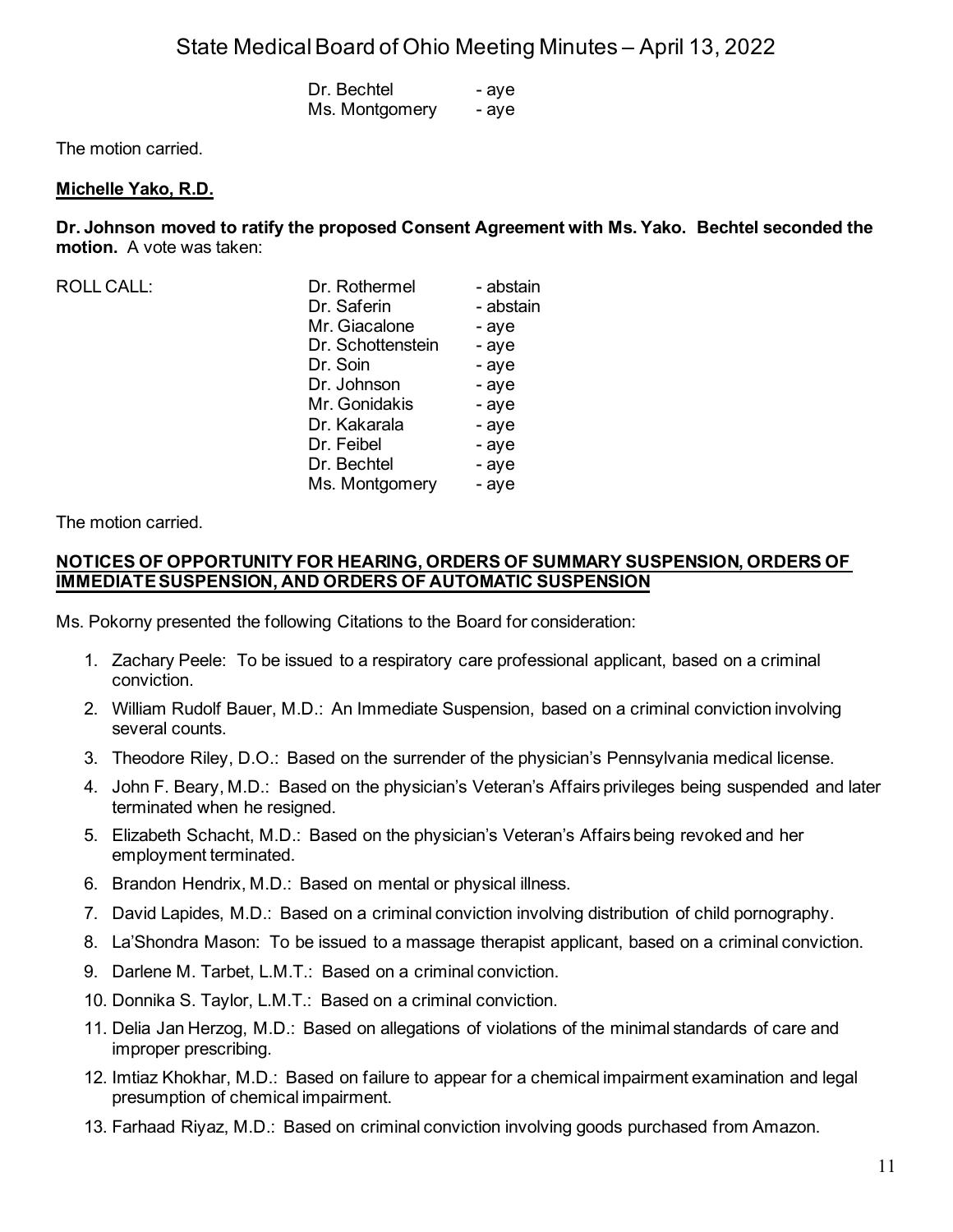- 14. Richard Litz Salberg, M.D.: Based on out-of-state actions in Indiana and Illinois.
- 15. Dirk Roderick Hines, M.D.: Based on allegations of violations of minimal standards of care, violation of the Board's pain prescribing rules, and improper prescribing.
- 16. Son Bach, M.D.: Based on allegations involving sexual improprieties, failure to document examinations, and other rules violations.
- 17. Casey Prifogle, R.C.P.: Based on the practitioner having sent pictures of patients and making inappropriate comments about the pictures.
- 18. James Zedaker, P.A.: To be issued to a physician assistant applicant, based on having answered incorrectly on his licensure application about pending investigations.

Ms. Montgomery asked about Citation #12, in which the physician from New York pleaded guilty to DUI in May 2019. The physician applied for an Ohio medical license in August 2021. The Board ordered the physician to a three-day evaluation. Ms. Montgomery noted that the Board does not know what the physician's sentence in New York was or if it included an evaluation and treatment. Ms. Pokorny stated that she could not discuss the investigation of this specific case, but in similar cases it is customary for the Board's enforcement attorney to collect all records, including any treatment records, and those are routinely sent to the assessor as part of the evaluation process. If the physician requests a hearing, the sentence in New York and whether he has already had treatment can be discussed and considered in the hearing. The matter before the Board today is whether the physician's failure to attend the three-day evaluation was due to circumstances beyond his control.

### **Dr. Johnson moved to approve and issue proposed Citation #2, an Immediate Suspension. Dr. Kakarala seconded the motion.** A vote was taken:

| <b>ROLL CALL:</b> | Dr. Rothermel     | - abstain |
|-------------------|-------------------|-----------|
|                   | Dr. Saferin       | - abstain |
|                   | Mr. Giacalone     | - aye     |
|                   | Dr. Schottenstein | - aye     |
|                   | Dr. Soin          | - aye     |
|                   | Dr. Johnson       | - aye     |
|                   | Mr. Gonidakis     | - aye     |
|                   | Dr. Kakarala      | - aye     |
|                   | Dr. Feibel        | - aye     |
|                   | Dr. Bechtel       | - abstain |
|                   | Ms. Montgomery    | - aye     |
|                   |                   |           |

The motion carried.

**Dr. Johnson moved to approve and issue proposed Citations #'s 1 and 3 through 18. Dr. Kakarala seconded the motion.** A vote was taken:

ROLL CALL:

| Dr. Rothermel     | - abstain              |
|-------------------|------------------------|
| Dr. Saferin       | - abstain              |
| Mr. Giacalone     | - aye                  |
| Dr. Schottenstein | - aye                  |
| Dr. Soin          | - aye                  |
| Dr. Johnson       | - aye                  |
| Mr. Gonidakis     | - aye                  |
| Dr. Kakarala      | - aye                  |
| Dr. Feibel        | - aye                  |
| Dr. Bechtel       | - aye (abstain on #15) |
| Ms. Montgomery    | - aye                  |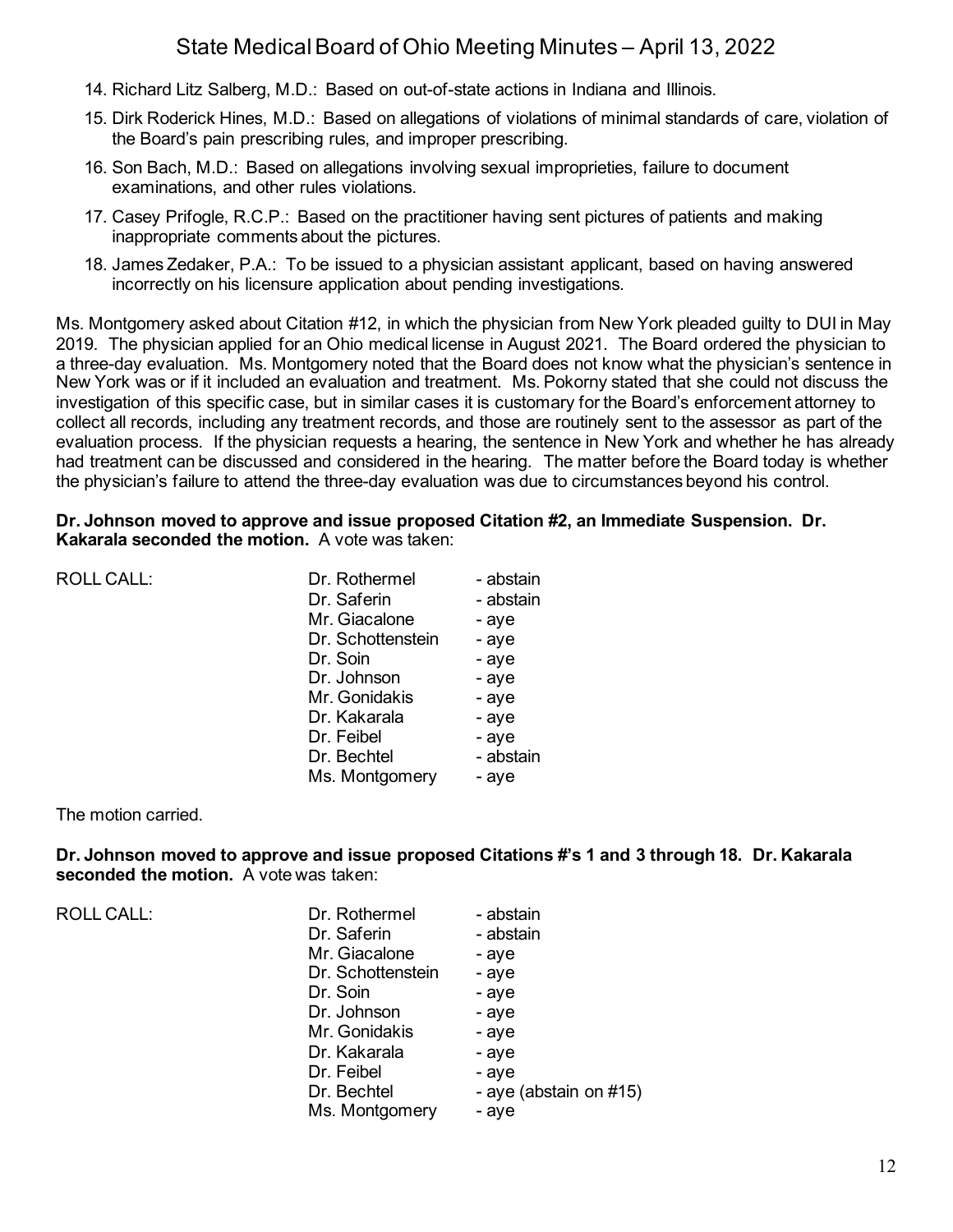The motion carried.

## **OPERATIONS REPORT**

Ms. Loucka commented that the Board's Parliamentarian, Mr. Taylor, is absent today because his son, a recent leukemia patient, has been chosen as one of the honorees at this year's Memorial Golf Tournament and today he is attending the tournament's Legends Luncheon.

**Human Resources:** Ms. Loucka stated that there have been a number of retirements and resignations, and those positions are being filled. A new process has been implemented for vacated positions to determine the most appropriate use for that position.

**Budget:** Ms. Loucka stated that the Board's expenses have increased due to increased in general operating expenses and equipment costs due to employees' return to the office. Dr. Schottenstein will give a more thorough financial report later in the meeting.

Dr. Bechtel asked if the Board is anticipating increasing costs for outside services, or even services from the state, due to rising inflation. Ms. Loucka answered that that has already been seen and those number will be more clear when the Board enters the budgeting process again in the fall. The Board will have to account for some service cost increases.

**Compliance:** Ms. Loucka stated that there has been a drop in the number of active probationers with the Board. Going forward, the active probationer count will include only those probationers who are actually engaged in the process of probation. This will exclude individuals who have an agreement or order and have not activated the steps needed to become an active probationer, such as going into treatment or other action required for restoration of their license. Ms. Loucka stated that this will give a more realistic view of the work in Compliance.

**Licensure:** Ms. Loucka stated that work continues on operationalizing the Interstate Medical Licensing Compact (IMLC). Ms. Loucka participates in a monthly budget call in her capacity as an IMLC commissioner. Dr. Schottenstein, also a commissioner, participates in month calls as a member of IMLC's Communications Committee. The staff is working through the systems updates and the policies and procedures needed to process different license applications.

Ms. Loucka stated that there is not an official date for the Board to "go live" with IMLC, but it is expected to be after July 1 when training certificate applications have been processed. Ms. Loucka noted that when Delaware and Texas went live in March, their revenues increased substantially and a similar impact is expected for Ohio. This will involve a lot of work and will likely require temporary staff to be brought in.

In response to a question from Dr. Schottenstein, Ms. Loucka stated that House Bill 263 required the Board to create a list of disqualifying convictions, which the Board approved last year. An annual report is required on things such as how many applicants disclosed a conviction and how many licenses were granted. The data for the initial report had to be collected manually, but the Department of Administrative Services (DAS) has identified an Enterprise solution that allow better streamlining of the report and a way to capture the data electronically.

Ms. Loucka stated that training certificate applications continue to pour in. If the rate does not level out before July 1, there will be a significant increase in training certificates in Ohio. Currently, there is an increase of about 56% compared to last year to date. Dr. Bechtel commented that many academic and training centers are expanding the number of residents they train every year.

**Compliance:** Ms. Loucka stated that the Board's Compliance and Licensure sections are working together to operationalize House Bill 122, which includes a provision allowing applicants to participate in the One-Bite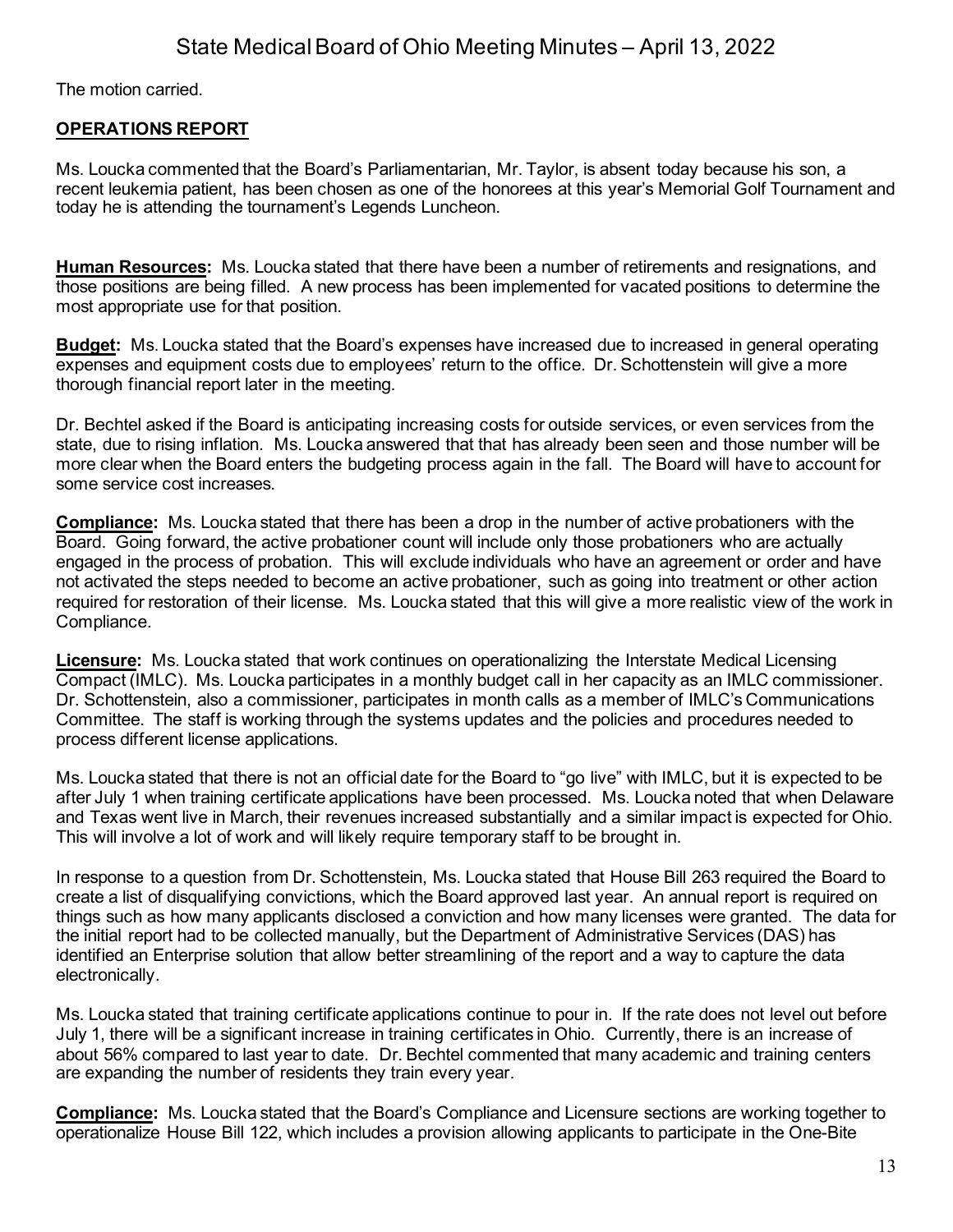program under some circumstances. Ms. Loucka commented that a few individuals have already benefited from this provision.

The Board recessed at 11:30 a.m. The meeting resumed at 11:40 a.m.

## **RULES & POLICIES**

### **Rule Review Update**

Ms. Anderson stated that a public rules hearing was held regarding the Interstate Medical Licensing Compact (IMLC) rule, which will clarify that a licensure or renewal application under the IMLC follows the same free structure and renewal pattern as other Ohio medical licenses. That rule will be brought to the Board for final adoption at the May 2022 meeting.

### **Light-Based Medical Device Rules**

Ms. Anderson stated that technical corrections to the Board's light-based medical device rules are necessary to address that fact that everything in the Board's rule was put into statute last year. Although the purpose of the proposed changes is to ensure the references and text lines up with the statute, the comments received following initial circulation to interested parties were of a more substantive nature. All comments have been outlined in the Board's memo.

The rule was also discussed with the Board's Physician Assistant Policy Committee (PAPC). Ms. Anderson opined that some of the questions raised by the PAPC regarding what a physician assistant is allowed to do with regard to light-based medical devices can be addressed in a Frequently Asked Questions (FAQ) document. However, more significant questions were also brought up, as well as comments from the Ohio Association of Physician Assistants asking for more substantive changes.

Ms. Anderson stated that she has consulted with Dr. Bechtel on these matters. Dr. Bechtel stated that he will try to shed some light on this subject.

Dr. Bechtel related that when the Board initially considered the expansion of the use of lasers by nonphysicians for procedures other than hair removal, it was decided that allowing use of vascular lasers would be appropriate in terms of patient safety. Dr. Bechtel explained that vascular lasers are absorbed by red material, so it is a straight-forward matter to direct a vascular laser at an area to vaporize red blood vessels. Ablative lasers are more aggressive and can vaporize epidermal tissue, creating a greater risk of infection and scarring.

Many physician assistants have asked for authority to use lasers on lesions without an evaluation by a physician. Dr. Bechtel stated that evaluation by a physician is an important safety measure to ensure that laser treatment is not performed on a lesion for which such treatment would be contraindicated, such as a melanoma. Dr. Bechtel opined that eliminating the requirement for evaluation by a physician prior to laser treatment would not be appropriate.

Dr. Bechtel stated that some physician assistants have also asked for authority to perform tattoo removal using lasers. Dr. Bechtel explained that in tattoo removal different lasers are used for differently colored pigments, and some of the lasers are ablative. Oftentimes more than one laser is required to remove a tattoo and there is potential risk of scarring and hypopigmentation. With regard to how physicians assistants may use lasers, Dr. Bechtel opined that it would be a big leap to go from vascular lasers to tattoo removals. Dr. Bechtel felt that this may be appropriate at some point in the future, but would be too big a reach at this time.

Dr. Schottenstein noted the following statement from the letter written to the Board by Ms. Adamson of the Ohio Association of Physician Assistants: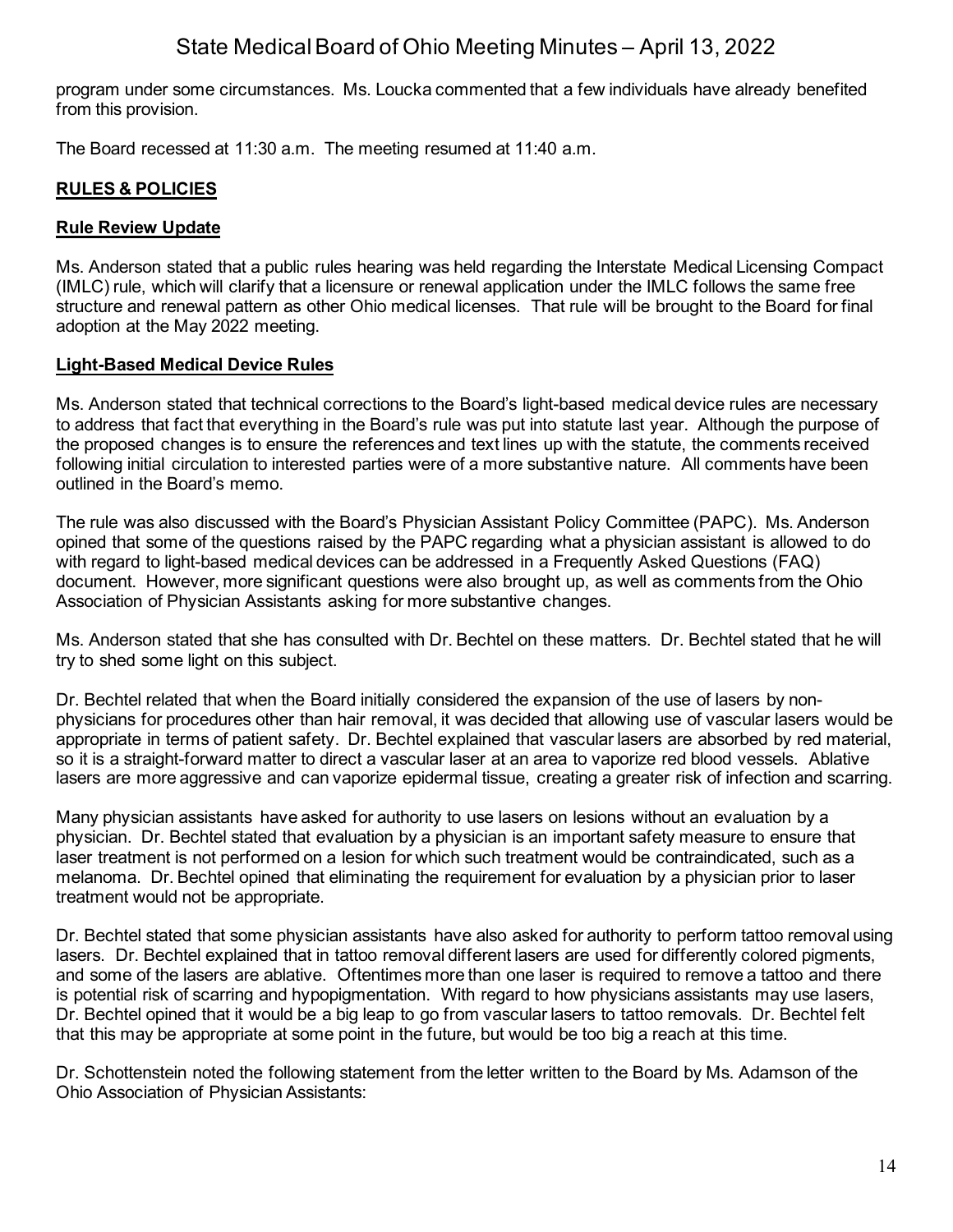… physician assistants are already performing procedures in office beneath the dermoepidermal junction to the subcutaneous fat (such as excisions with intermediate and complex closures) without direct supervision.

Dr. Bechtel stated that it is not uncommon for a physician assistant under the direction of a physician to perform something like a punch biopsy or an excision around tissue to submit to pathology. However, Dr. Bechtel felt that this is not an appropriate comparison; when one makes an incision, one is cutting through the epidermis, not vaporizing it away or destroying it as an ablative laser would. Dr. Schottenstein thanked Dr. Bechtel for the insight.

**Dr. Saferin moved to file the proposed light-based medical device rules with the Common Sense Initiative. Dr. Johnson seconded the motion.** All members voted aye. The motion carried.

### **Podiatric Licensure Rules**

Ms. Anderson stated that she has worked with Mr. Turek on the podiatric licensure rules, which are due for their five-year review. Dr. Saferin did an initial review of the redraft to ensure that appropriate terminology was being used. The Board's memo outlines the amendments that are being requested. Since the proposed amendments would change more than 50% of the rule, it will be filed as a rescission of the old rule and a filing of a new rule. There is also an effort to make the podiatric licensure process related to training certificates similar to MD and DO training certificates.

**Dr. Saferin moved to approve the draft podiatric licensure rules for initial circulation to interested parties. Dr. Bechtel seconded the motion.** All members voted aye. The motion carried.

### **Limited Branch Rules**

Ms. Anderson stated that comments have been received on rules 4731-1-15 and 4731-1-17 related to massage therapy schools. These rules were discussed in last month's meeting of the Massage Therapy Advisory Council (MTAC). Comments from MTAC and others in the massage therapy community have been provided to the Board.

Ms. Anderson recommended amendments to rule 4731-1-15 requiring a massage therapist student to complete at least one massage on a licensed massage therapist, and 4731-1-15(D) requiring notification to massage therapy students that they could be denied licensure based on criminal convictions, charges, and arrests. The language from House Bill 263 that requires the Board to list disqualifying offenses on its website would also be added to the rule. Comments were received suggesting that the Certificate of Good Standing for massage therapy schools be subject to a two-year renewal cycle so it can be determined if the schools continue to meet the requirements. However, the staff is recommending no renewal and to work on processes internally to determine continued eligibility.

Rule 4731-1-17 requires massage therapy experience for individuals who teach at massage therapy schools and lists requirements for those individuals. The staff recommends amending the rule to specify that the individuals must have massage therapy experience but do not have to be involved in every aspect of a massage therapy practice.

#### **Dr. Johnson moved to approve filing the proposed limited branch rules, as amended, with the Common Sense Initiative. Dr. Bechtel seconded the motion.** All members voted aye. The motion carried.

Responding to a question from Ms. Montgomery, Ms. Anderson stated that the staff continue to explore changes to requirements for massage therapist applicants who have practiced in another state. One suggestion being considered is to reduce the amount of time the individual has practiced in another state from five years to two years, but that would require a statutory change.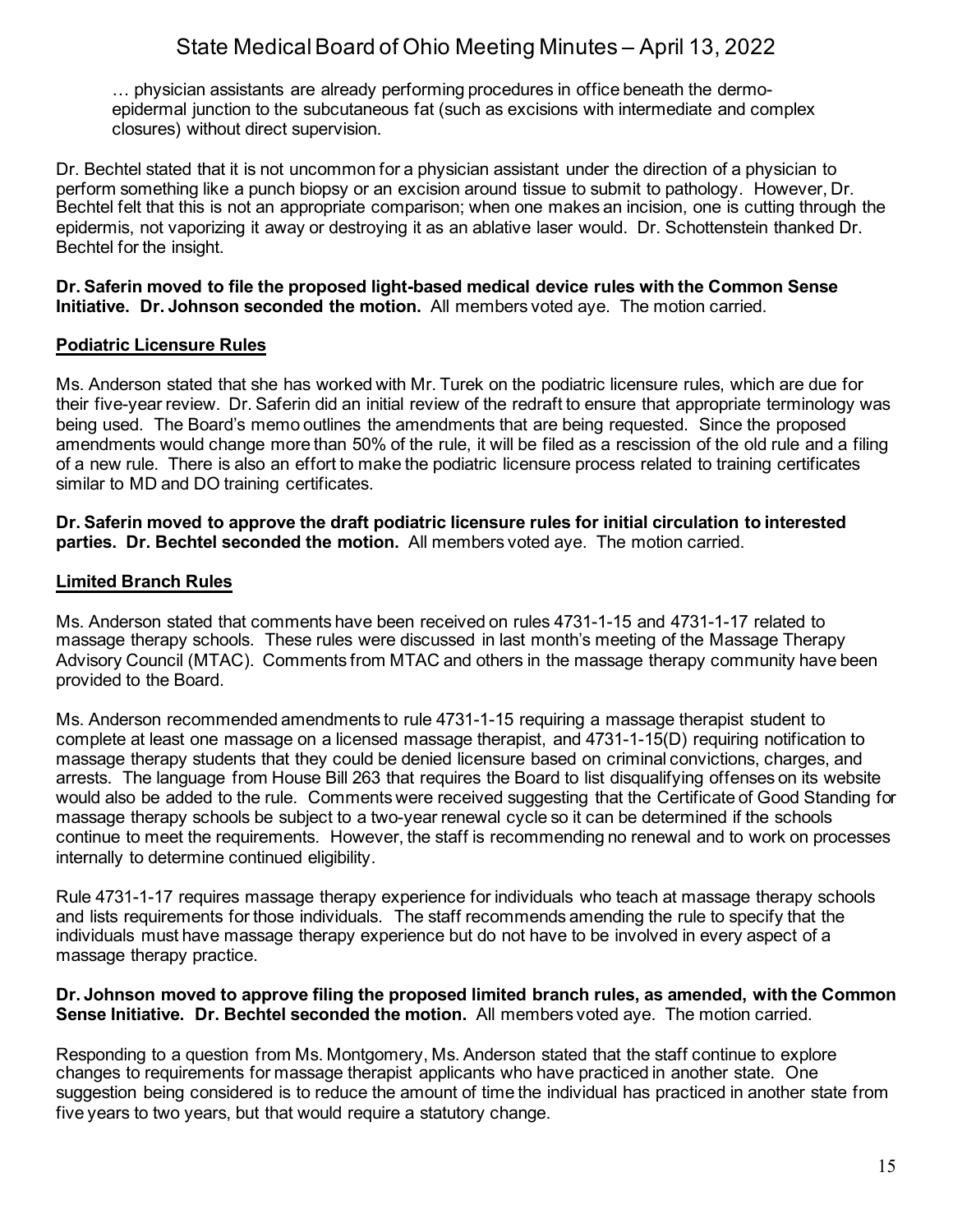Ms. Montgomery thanked Ms. Anderson, Ms. Reardon, and other staff for working so well with the Board's advisory councils, stating that the councils are valuable partners.

## **Controlled Substance Rules**

Ms. Anderson stated that there are three rules in this rules package: Rule 4731-11-03 dealing mainly with stimulants; and Rules 4731-04 and 4731-041 dealing with weight loss prescribing.

Three groups of comments were received around Rule 4731-11-03. Dr. Schottenstein had aided the staff in developing amendments to this rule, which are outlined in the Board's memo. No changes are recommended at this time, based on the rationale provided in the memo. Dr. Schottenstein agreed with Ms. Anderson's suggestions.

A number of comments were received about the weight-loss prescribing rules, particularly from physicians practicing bariatric medicine, who were very complimentary of Dr. Soin's work in getting their comments. Ms. Anderson found these comments to be thoughtful and helpful, and she recommended a number of the changes proposed by the bariatric physicians. Ms. Anderson reviewed each recommendation.

The first recommendation is to delete the caloric restriction because it is duplicative of nutritional counseling, which would include caloric restriction. The Board had no comments on this recommendation.

The second recommendation relates to the use of body mass index (BMI) as an indicator, rather than a population-based measurement. Ms. Anderson commented that BMI has been used in the Board's rules for many years and if it were to be replaced, she was not sure what it would be replaced with.

Dr. Schottenstein speculated that if the BMI language was removed, it would be left to clinical judgment. Dr. Schottenstein expressed concern that standardization would be taken away from the rule. Dr. Kakarala recognized the pitfalls with BMI and that it can sometimes be a very inexact measure, but there is not another standardized metric available for this purpose at this time. Dr. Kakarala therefore recommended keeping BMI because some standard is needed. The other Board members agreed.

The third recommendation was to add insulin resistance, metabolic syndrome, and pre-diabetes to the comorbidities that would allow the use of phentermine for individuals with a BMI of 27 or greater. Dr. Schottenstein and Dr. Kakarala opined that it would be reasonable to add those conditions. Dr. Kakarala stated that obesity is a growing problem and this would provide an outlet to be preventative rather than waiting until the patient develops worsening obesity-related problems.

The fourth recommendation is to delete 4731-11-04(B)(3)(f), which prohibits the initiation of treatment with a controlled substance if the patient had been unsuccessful in previous attempts to lose weight. Ms. Anderson noted that this item received the most comments, and the comments were very strong. The Board members agreed that this provision should be deleted.

The fifth recommendation is to delete the requirement for an assessment every thirty days for the first three months of treatment. Commenters indicated that assessments every two to three months would be appropriate. Dr. Kakarala stated that in an ideal world there would be an assessment within 30 days, but as a matter of practicality it would be very difficult for a clinic, physician's office, or obesity medicine center to bring in every patient within 30 days. Dr. Kakarala agreed that an assessment within 90 days would be acceptable.

The sixth recommendation is to remove the language limiting a weight-loss prescription to thirty days, noting that these are typically Schedule IV controlled substances and have no federal requirement for a limitation. Ms. Anderson also recommended incorporating the Board of Pharmacy statutes on personally furnishing controlled substances so that the practitioner is aware that they can only personally furnish up to 72 hours of these medications.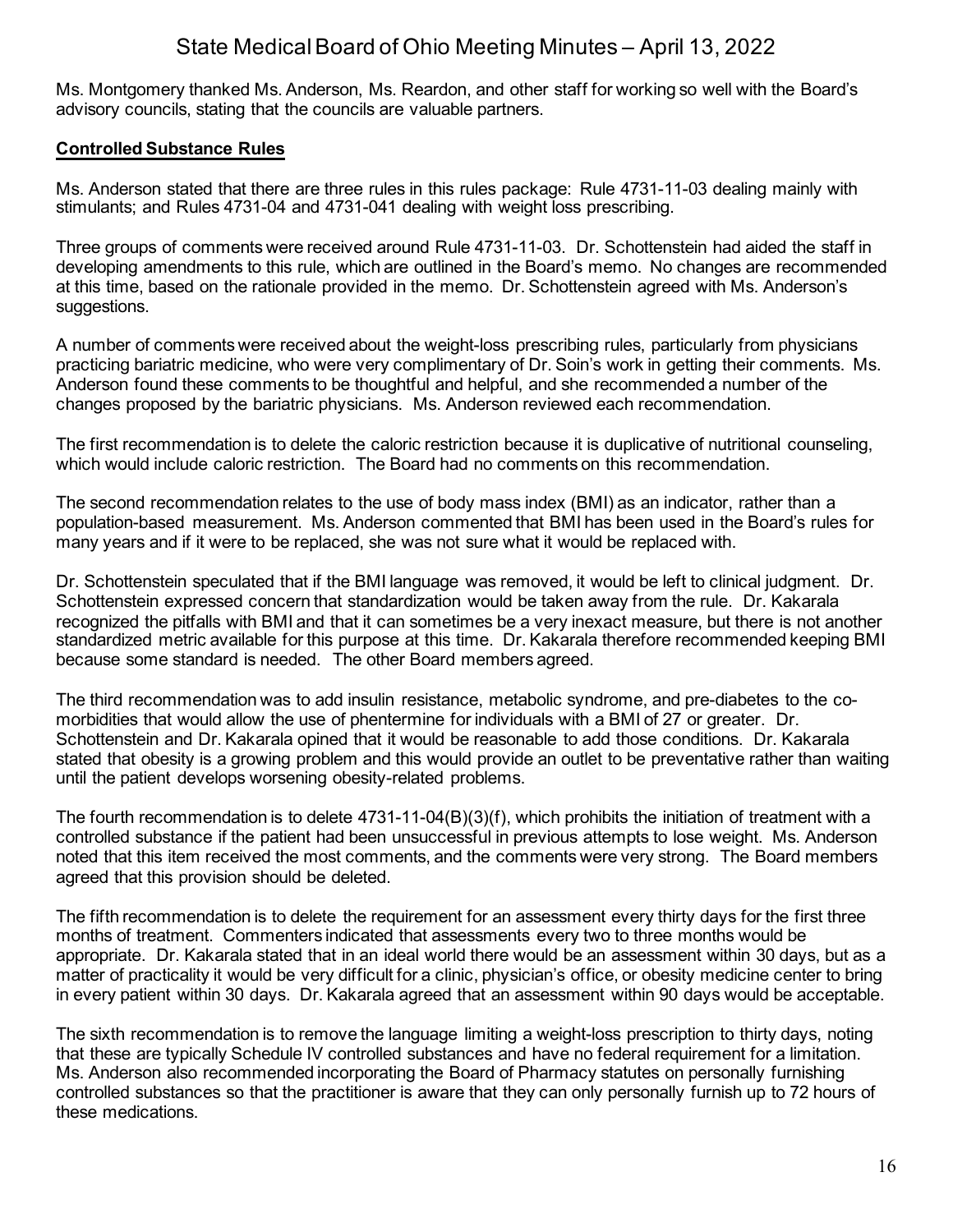The seventh recommendation is to allow practitioners to "obtain information," rather than "check information," via telehealth if it is appropriate under the Board's telehealth rules.

The eighth recommendation is that the patient must maintain a 5% weight reduction but not necessarily continue to lose weight. This is based on recommendations from interested parties such as the Cleveland Clinic and the Obesity Society have indicated that the idea of a "goal weight" is no longer the standard of care.

The ninth recommendation, related to the fifth recommendation, is to remove the requirement for the 30-day time frame for weighing the patient.

Dr. Schottenstein asked if, under the proposed amendments, a practitioner could conceivably continue prescribing to a patient indefinitely by essentially "reinitiating" treatment. Dr. Schottenstein agreed that it is very desirable and probably in the patient's best interest to not prohibit them from re-attempting treatment simply because they had been unsuccessful in the past. At the same time, Dr. Schottenstein was concerned that a practitioner could take advantage of that language to perpetually prescribe to someone, whether they are successful in their treatment or not.

The Board discussed this issue thoroughly. Mr. Giacalone recommended establishing a time period of perhaps 30 or 60 days between cessation and re-initiation of treatment. Dr. Soin commented that the stakeholders he has been speaking with are very reputable and they provided credible evidence that Ohio is currently an outlier in this area, and that the recommended changes would bring Ohio more in-line with the standard of care. Mr. Giacalone agreed that the stakeholders would practice ethically, but he was concerned about others who may use the system to their benefit. Dr. Soin agreed that it would be practical to assume that there will be some nefarious individuals who will do so.

Dr. Soin found a 30 or 60 day period before re-initiation of treatment acceptable, but he also suggested requiring the practitioner to document a medically-appropriate rationale for re-initiation. Dr. Schottenstein agreed with Dr. Soin's suggestion because it addresses the minimal standards issue. Dr. Rothermel suggested clarifying the difference between initiation and re-initiation of treatment. Ms. Anderson agreed.

Based on Board discussion, Ms. Anderson stated that instead of deleting 4731-11-04(B)(3)(f), there can be new language specifying that a prescriber must document the rationale for initiation or re-initiation of treatment. The re-drafted rule can be sent to the Board of Pharmacy for their review and input prior to filing with the Common Sense Initiative (CSI).

**Dr. Saferin moved to amend 4731-11-04(B)(3)(f) as discussed and provide the amended rule to the Board of Pharmacy for input; and if the Board of Pharmacy has no substantive comments, file the rule and the other controlled substances rules, amended as discussed, with CSI. Dr. Bechtel seconded the motion.** All members voted aye. The motion carried.

### **Board of Pharmacy Proposed Rule on Pain Management Clinic Ownership**

Ms. Anderson stated that the Board of Pharmacy has filed a proposed rule with the Common Sense Initiative (CSI) dealing with ownership of pain management clinics. The proposed rule would allow an operator to enter into an agreement with the owner of a pain management clinic, and it outlines what the operator can do. Ms. Anderson noted that the owners of pain management clinics are licensed physicians, and therefore the Medical Board has a special relationship with the Board of Pharmacy in this area. Ms. Montgomery asked for a definition of "operator." Ms. Anderson replied that "operator" is defined in the proposed rule as an individual or an entity, such as a management corporation, who enters into a formal or informal agreement with the owner of a pain management clinic.

Ms. Anderson, noting that Dr. Soin has previously aided the staff on issues involving pain management clinics, asked the Board to authorize Dr. Soin to work with her to develop comments on the proposed rule to provide to the Board of Pharmacy, which are due before the Medical Board's next meeting.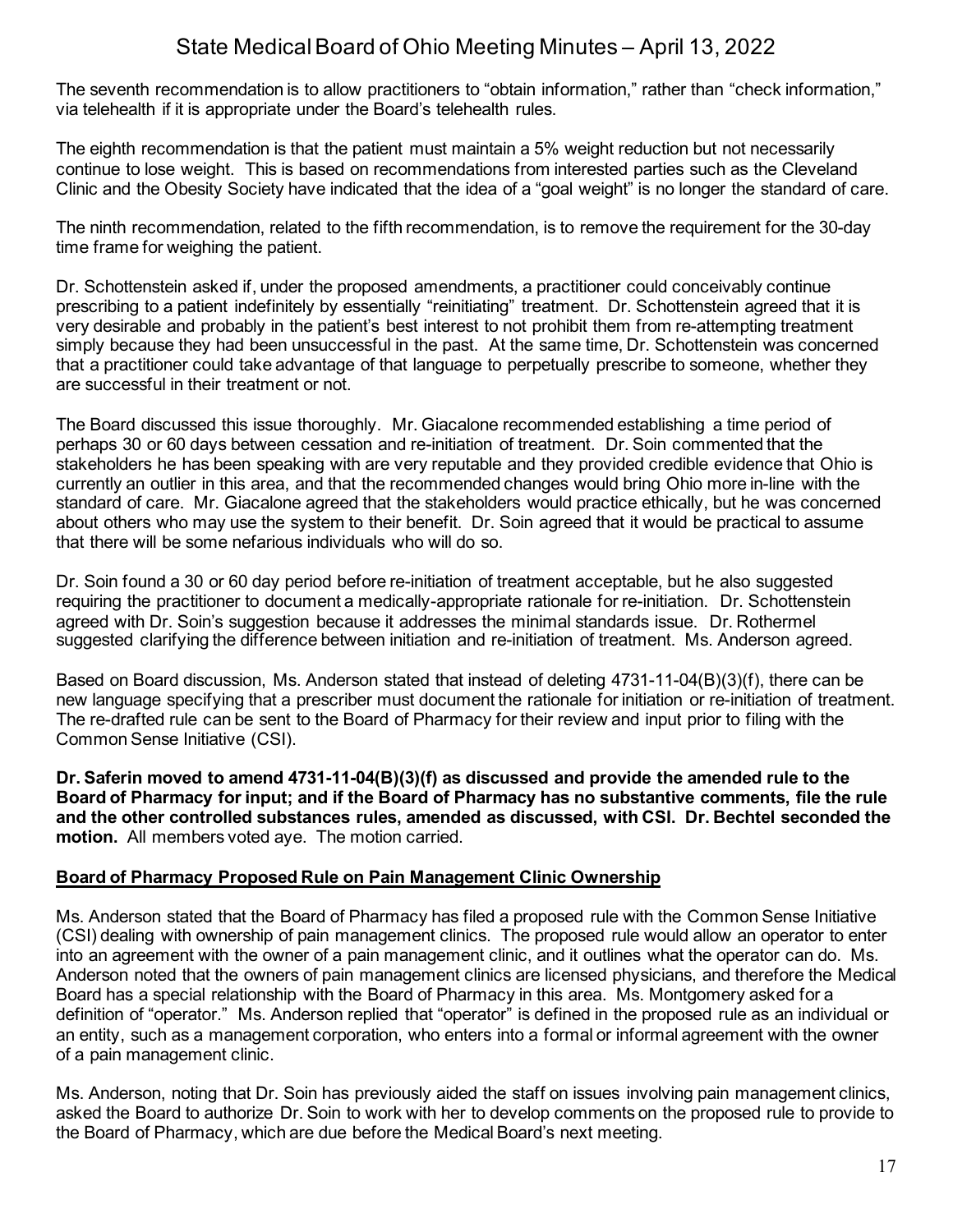#### **Dr. Johnson moved to authorize Dr. Soin to work with Ms. Anderson to develop comments on the Board of Pharmacy's proposed rule. Dr. Saferin seconded the motion.** All members voted aye. The motion carried.

Dr. Soin briefly reviewed the recent history of this issue as it relates to the Board. During the "pill mill" crisis, the Board learned that many of the pill mills were not owned by physicians, and some of them were owned by criminal enterprises. To combat that, a bill was passed to require pain management clinics to be owned by physicians. However, the laws contained provisions that had unintended negative effects on pain management clinics, and Dr. Soin felt the Board of Pharmacy is working hard to address those negative effects.

Dr. Soin continued that there has been a mass consolidation of independent pain management clinics across the country that private equity companies and management companies are buying into. There is a perception that that may be prohibited in Ohio by this proposed rule, and that is why the proposed rule includes a reference to management companies.

Dr. Soin stated that his personal goal in the comments to the Board of Pharmacy will be to ensure the Medical Board maintains it's oversight role, and at the same time balance the opportunities of clinics or physician to do things that they can do in other states. The current rule provides for a pain management clinic to have a Responsible Person (RP) who is a physician. Dr. Soin stated that it is difficult for a physician to be responsible for all the details of a clinic, including payroll, hiring and termination of staff, and similar issues. However, Dr. Soin did feel that, after reviewing the comments, that it would be appropriate to have physician approval of these matters. Dr. Soin favored allowing the physician to entered into an agreement with a management company, but the physician and not the management company should have the final say in the operations of the clinic. Dr. Soin stated that there have been situations in some states where a management company have made decisions based on profit and in some cases fraud, and he wanted to prevent that in Ohio. This will be the gist of the comments Dr. Soin will develop with Ms. Anderson.

## **Telehealth Rules**

Mr. Smith began discussion of proposed revised telehealth rules 4731-37-01, 4731-11-09, and the five rules that incorporate those rules into the chapters for dietetics, respiratory care, genetic counselors, and physician assistants. The Board staff held stakeholder meetings with more than 25 groups regarding these rules, and many helpful comments were received that helped shape this initial draft. The Board received 71 comments from licensees and stakeholders. The Board also received comments from its Dietetics Advisory Council (DAC) and Respiratory Care Advisory Council (RCAC).

Mr. Smith noted that Sharon Zwick-Hamilton, a member of the DAC, expressed concern about 4731-37-01(B), which states, "A health care professional may provide telehealth services to a patient located in this state." Ms. Zwick-Hamilton believed that this would limit dietitians' ability to provide treatment in other states. Ms. Zwick-Hamilton practices dietetics in gerontology and needs to be able to access telehealth in that field. Ms. Zwick-Hamilton felt that this rule is a barrier to treatment for dietitians. Several members of the RCAC also made comments that the rule would adversely impact their ability to see patients from out-of-state, particularly states contiguous to Ohio. These concerns are largely reflective of comments received from the Ohio Society of Respiratory Care. There was also concern about 4731-37-01(F) related to the use of remote monitoring.

Mr. Smith stated that in review of the comments, the staff keep four things in mind. First, there is a new telehealth law and the Board is required to follow the law. Second, the Board's jurisdiction includes the practice of the profession in question that occurs in the State of Ohio. Third, the practice of medicine that occurs through telehealth occurs at the place where the patient is located. Fourth, the Board's recommendations for these proposed changes seek to protect patient health and safety, as well as make them operable and functional in real-life practice.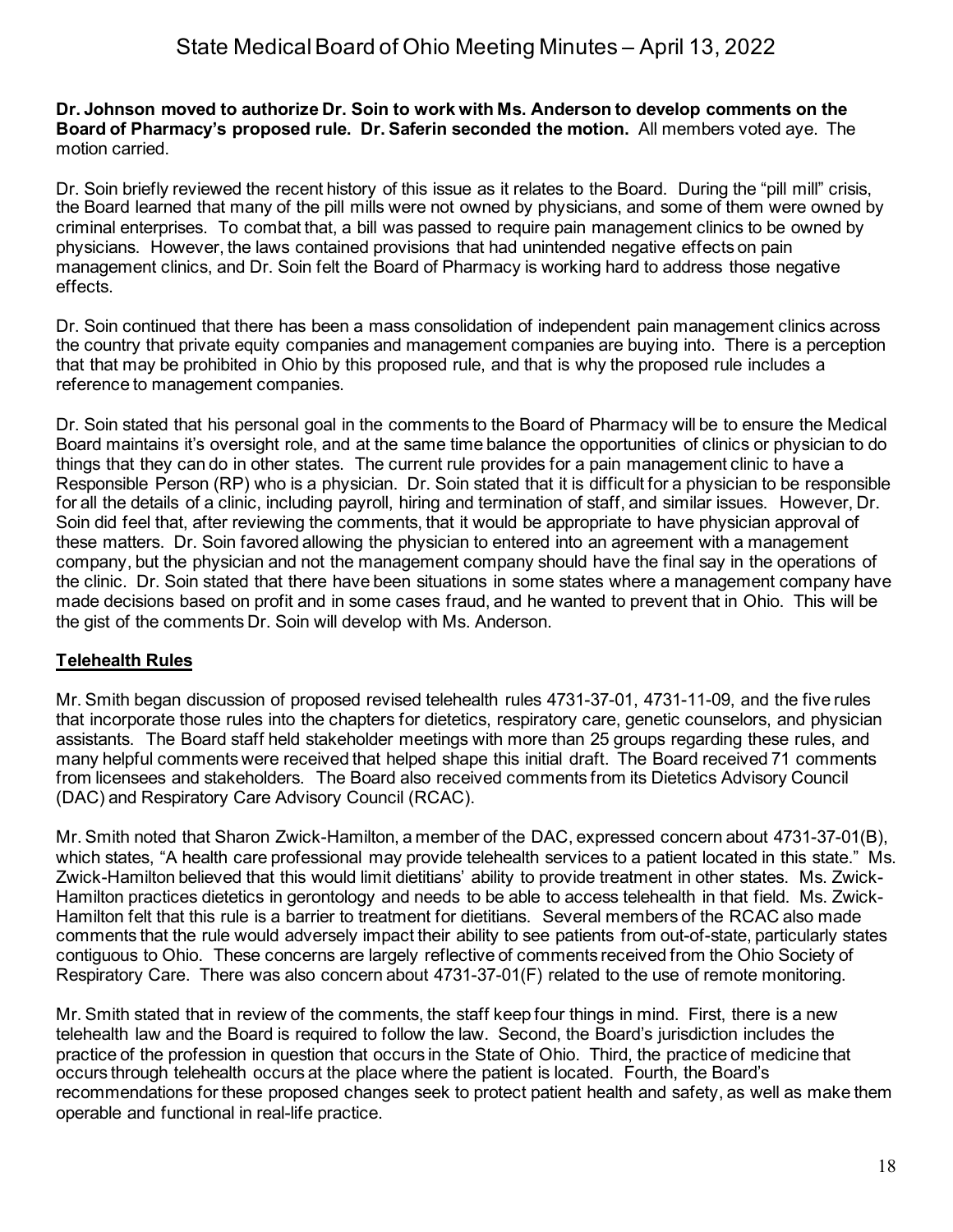Mr. Smith briefly reviewed the highlight of the comments that have been provided to the Board.

### Asynchronous Communication

Many comments were received about the definition of "asynchronous communication" in 4731-37-01(A)(3). The recommended change would simply reference an accepted standard, namely the definition of asynchronous communication in federal statute 42 CFR § 410.78, for consistency with the federal law.

### Formal Consultation

Mr. Smith stated that the definition of telehealth contains the term "formally consulting," and therefore it is important to define that term. The definition suggested in the Board's memo is based on very good feedback from the Ohio Hospital Association.

### Out-of-State Practice

Many comments were received on how these rules relate to out-of-state practice. The staff is recommending deleting section (F)(1) of the rule, which was reflecting what was already clearly stated in the statute. The removal of section (F)(1) makes it clear that 4731-37-01(B), Ohio Revised Code, applies to all health care professionals, including physicians, physician assistants, dietitians, respiratory care professionals, and genetic counselors. The Board's jurisdiction for the regulation of the practice of these professions applies when the patient is located in the state of Ohio.

### Referrals

A proposed change to Rule 4731-37-01(B)(4) would recognize that advanced practice registered nurses (APRN) are involved in cross-coverage agreements and standard care arrangements. At the request of the Association of Advanced Practice Registered Nurses, it is proposed that a definition of APRN be added to this rule to include three subsets of the profession, specifically Clinical Nurse Specialists, Certified Nurse Midwives, and Certified Nurse Practitioners. Other changes are detailed in 4731-37-01(B)(4)(b) through 4731-37-  $01(B)(4)(d)$ .

In addition, the staff recommends incorporating language suggested by the Ohio State Medical Association so that if a patient does not need to be seen immediately, the health care professional may "refer the patient to a health care professional in the same specialty to conduct an in-person visit within an amount of time that is appropriate for the patient and their condition."

### Emergency Services

Some commenters thought that a physician calling ahead to an emergency department to inform them that a patient is coming could cause confusion. In the interest of compromise and incorporating everyone's comments, the staff recommends adding the phrase, "if necessary, in the health care professional's discretion, provide notification to the emergency room of the patient's potential arrival."

### Consent to Treatment

Based on comments, Mr. Smith suggested using the phrase "patient or the patient's legal representative" rather than cumbersome language regarding parent, legal guardian, or durable power of attorney.

### Communication of Licensure Information

There was a wide variety of opinions on whether a physician or physician assistant should be required to verify the patient's identity and location in Ohio and communicate the name and licensure information. The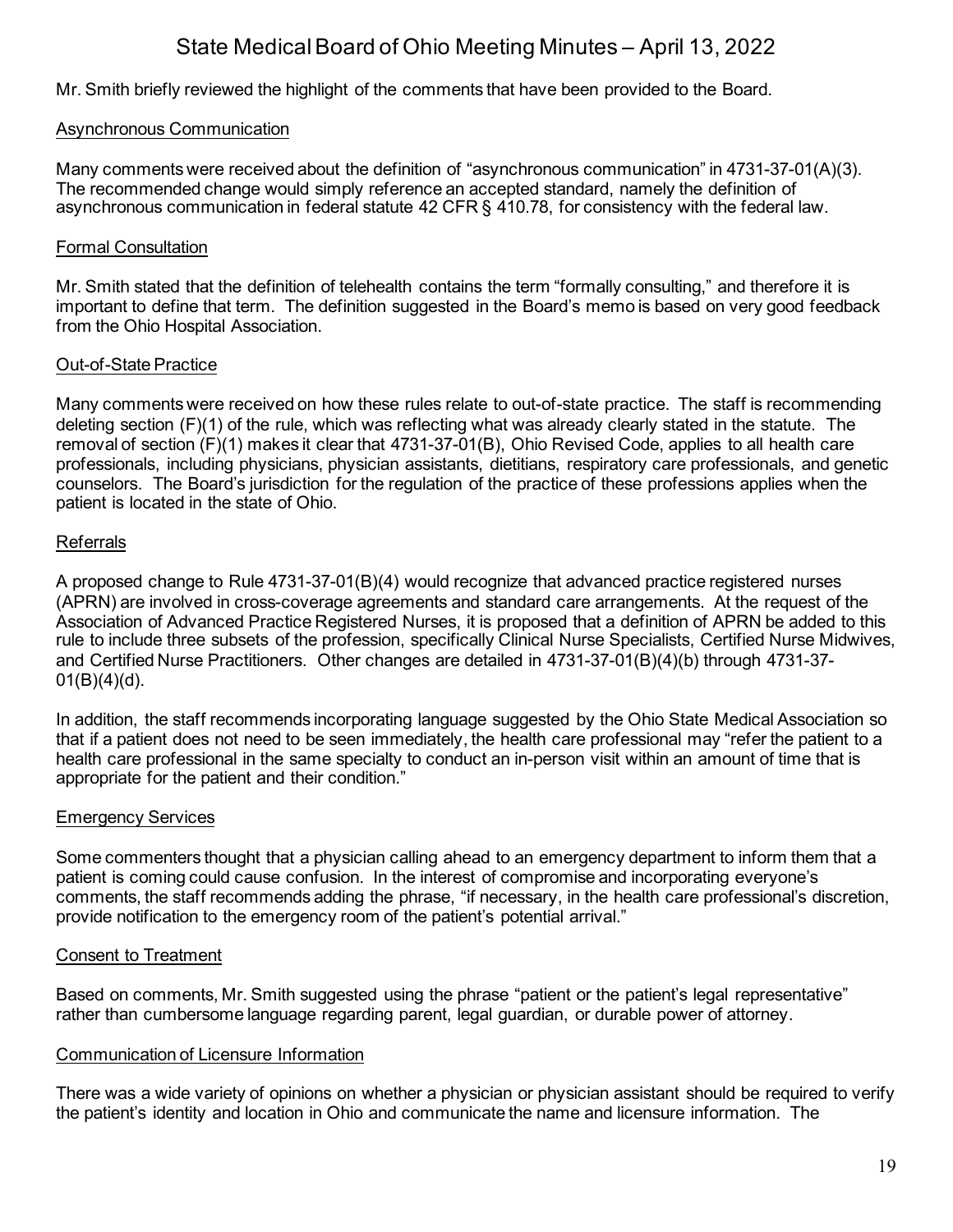recommended changes will clarify the meaning of "licensure information" by substituting the phrase "name and type of active Ohio license held."

### Transmission of Patient's Medical Records

There were suggestions from hospitals, as well as from the Ohio Association of Hospitals, regarding language on the transmission of patients' medical records. The staff's recommendations based on these comments are outlined in the Board's memo.

### Remote Patient Monitoring

There were several comments about this complicated issue regarding algorithms and other issues beyond the remote monitoring devices that can be used. The rule specifies remote monitoring devices that have been approved, cleared, or authorized by the Food and Drug Administration (FDA). No changes are recommended.

### Requirements for In-Person Visits

Mr. Smith stated that Section 4731-11-09 includes exceptions to the requirements for in-person visits for a new patient before a physician or physician assistant prescribes a schedule II controlled substances. There were suggestions for adding additional exceptions. However, the statute is quite clear about the exceptions and the Board is not authorized to add additional exceptions.

**Dr. Kakarala moved to amend the proposed telehealth rules as discussed and to file them with the Common Sense Initiative. Dr. Johnson seconded the motion.** All members voted aye. The motion carried.

### **Legislative Update**

**House Bill 60:** Mr. Mabe stated that this bill would authorize autism spectrum disorder to be included as a qualifying condition to be treated with medical marijuana. After passing out of the House on March 2, this bill had its first Senate Health Committee hearing on March 30.

**Senate Bill 261:** Mr. Mabe stated that this bill would make changes to the medical marijuana law, including transferring portions of the medical marijuana program from the Board of Pharmacy to the Department of Commerce; expand the types of qualifying conditions; allow for recommendation through telehealth; and allow a CTR doctor to be the medical director of a dispensary. This bill had its third hearing in House Government Oversight Committee on March 24. We expressed some of our concerns about this bill. Right now we are just waiting on amendments and the sub-bill to come out to see what substantial changes are in those.

Dr. Bechtel asked how similar Senate Bill 261 is in content to House Bill 60. Mr. Mabe replied that House Bill 60 only adds autism spectrum disorder to the list of qualifying conditions, whereas Senate Bill 261 is more encompassing. Dr. Bechtel asked if Senate Bill 261 would allow physicians to define the qualifying conditions. Mr. Mabe stated that Senate Bill 261 lists many conditions, but it also includes a clause stating that it is within the physician's discretion.

Dr. Bechtel recalled that when the Board was considering a petition to add autism spectrum disorder to the list of qualifying conditions, there were comments from Nationwide Children's Hospital, Cincinnati Children's Hospital, and the Ohio Psychiatric Physicians Association. Dr. Bechtel asked if those organizations had testified regarding these bills. Mr. Mabe stated that Nationwide Children's Hospital weighed in on House Bill 60, but he was uncertain if they did so for Senate Bill 261.

**House Bill 286:** Mr. Mabe stated that this bill would eliminate a provision that requires appeals against a state agency order to be brought before the Franklin County Court of Common Pleas. If passed into law, this bill would allow individuals to file an appeal in the county in which they reside in or, in the case of a business, the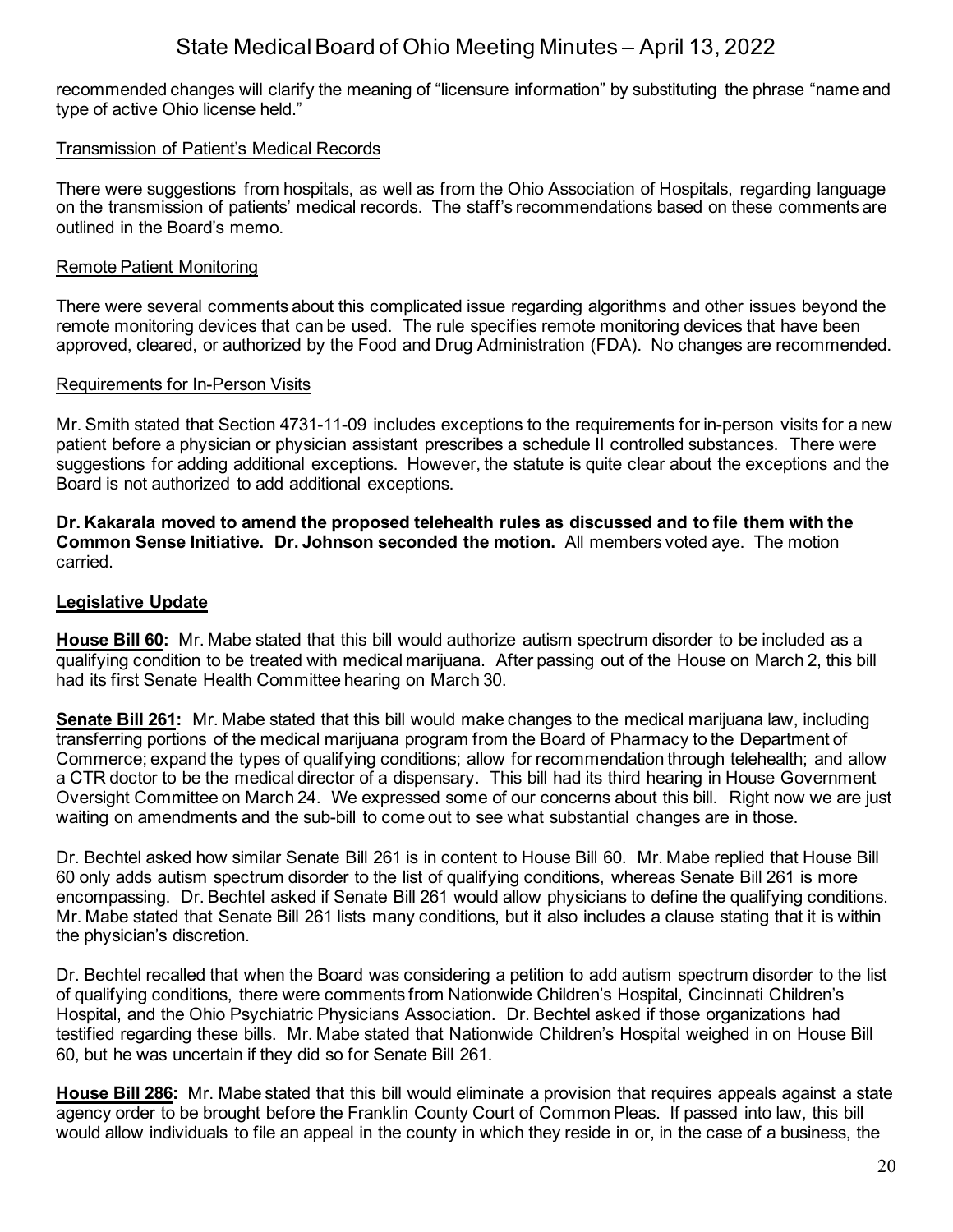county in which the business is located. The bill was passed out of the House on March 30 and was referred to the Senate Judiciary Committee on April 6. Its companion bill, Senate Bill 189, had a fifth hearing in Senate Judiciary on March 29.

Mr. Mabe noted that there are systems in place with the Franklin County Court of Common Pleas to help with patient protection and appeals cases. Mr. Mabe will have conversations with members of the Senate Committee when the hearing process begins to see if that provision can be removed from the bill.

**House Bill 203:** Mr. Mabe stated that this bill would require automatic licensure for out-of-state applicants who are licensed in another state. The bill was reported out of the House State and Local Committee on April 6 and is awaiting a floor vote. The companion bill, Senate Bill 131, had a third hearing in the Senate Workforce and Higher Education Committee on March 22.

Mr. Mabe stated that the Board's preference is Senate Bill 131, which had some changes in the previous General Assembly that allowed licensing authorities to take disciplinary action against applicants, deny applications for disciplinary reasons, and determine an applicants' fitness to practice. Mr. Mabe will have conversations with legislators over the next month about the Board's position.

**Senate Bill 322:** Mr. Mabe stated that the Board's sexual misconduct legislative package was introduced yesterday, with the support of Senator Hackett.

**House Bill 356:** Dr. Soin wished to make comments regarding House Bill 356, which would limit opioid prescriptions for acute pain to three days, then require a re-examination before allowing another three days. Dr. Soin stated that the Board already has very good acute pain prescribing rules that includes limitations on morphine-equivalent doses (MED) and a limit of seven days on prescribing. Dr. Soin opined that the Board's rules are very practical and he would prefer these rules over what is in house Bill 356.

Dr. Soin approved of some other portions of House Bill 356, such as establishing drug treatment facilities. Dr. Soin expressed concern about establishing 10 years of controlled release with drug charges, particularly its effect on African Americans because they tend to be prosecuted for such charges at a higher rate than other racial groups.

**House Bill 193:** Dr. Soin wished to discuss House Bill 193, which would require all controlled substances to be prescribed electronically. Dr. Soin understand why one would favor this, but there are some scenarios in which this would not be desirable. For instance, some free-standing health care facilities use paper prescriptions for physicians who cross-cover, such as *locum tenens* physicians, who may not have access to the facility's electronic medical record system.

More importantly, Dr. Soin pointed out that once an electronic prescription is sent to a pharmacy, it goes no where else. If a patient needs pain medication because of a recent surgery and the pharmacy is out of that medication, the prescription cannot be transferred to another pharmacy. Conversely, if the patient has a paper prescription he or she can take it to another pharmacy who has the medication. Further, Dr. Soin stated that prescription drugs are very expensive and different pharmacies charge different prices, so a paper prescription would allow the patient to shop around for cost.

Mr. Mabe stated that he will have conversations in the legislature regarding Dr. Soin's comments.

## **COMMITTEE BUSINESS**

### **Quality Assurance Committee**

Dr. Bechtel stated that the Quality Assurance Committee met today and approved a policy providing mechanism for staff members to initiate a quality assurance review. Under this policy, if a staff member feels that a case may have been closed inappropriately, they will be able to bring it before the Quality Assurance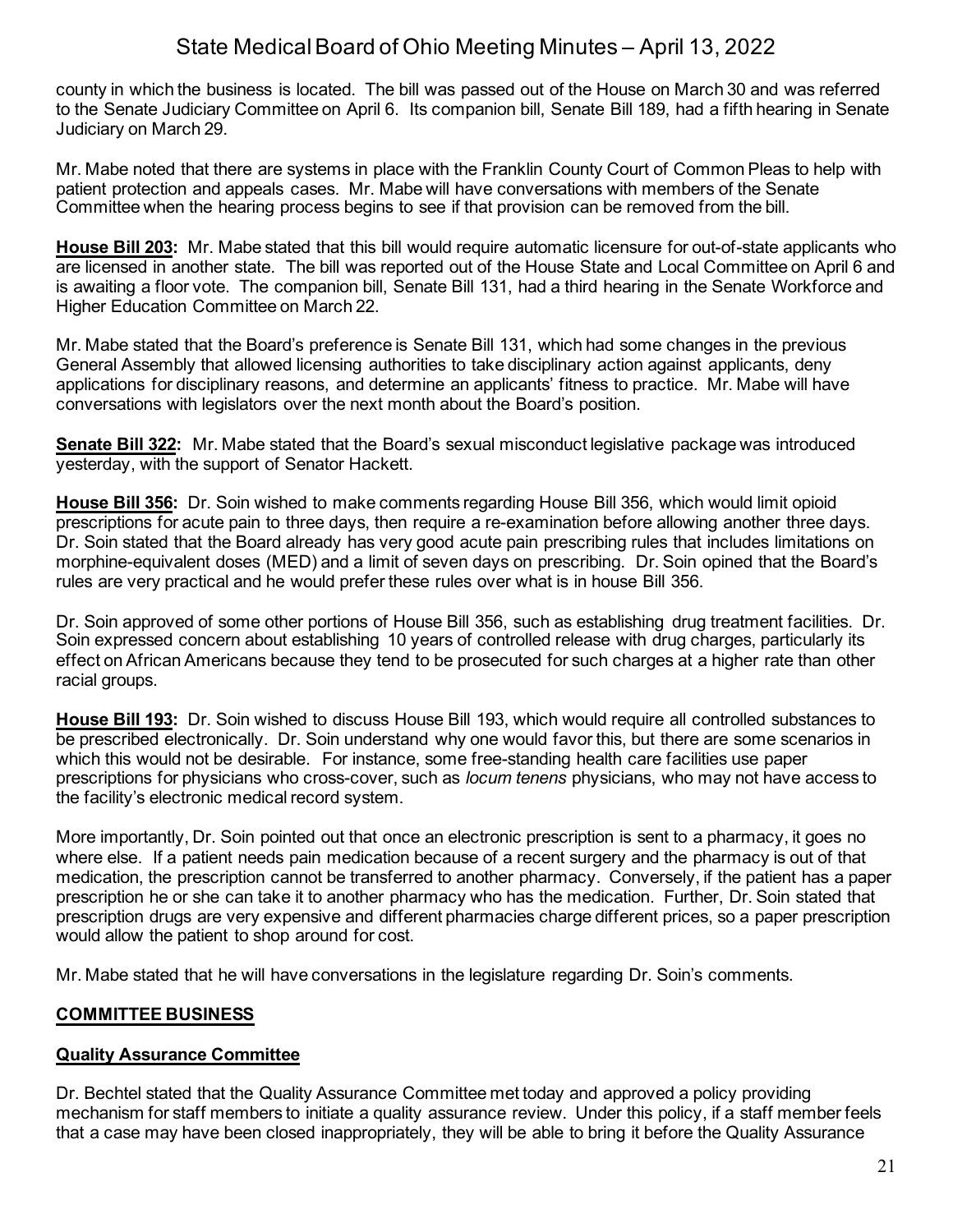Committee for review. Dr. Bechtel felt that this is important for transparency and for the public to know that a concerned employee has a way to pursue such matters.

The Committee also discussed implementation in the near future of the ability for Committee members to review the closed complaints electronically with the Salesforce system. Dr. Bechtel commented that Ms. Marshall worked very hard on this process.

The Committee continues to assess closed complaints in same fashion mentioned in last Committee report, but that process may be re-examined in the next three months.

## **Licensure Committee Report**

Dr. Saferin stated that staff put forth a proposal to transition from paper wall certificates to providing wall certificates electronically to new licensees. The Committee discussed three possibilities.

- Maintain wall certificates as they are.
- Move completely into the electronic certificates.
- A hybrid system to have both versions available.

The Committee has recommended a hybrid system in which electronic wall certificates will be issued, but individuals may order a second wall certificate in paper form for a \$35 fee. A licensee could print out the electronic wall certificate, but they may order a second one in paper form which would be suitable for framing and would bear the Board's seal. Currently, licensees can purchase a second wall certificate for a \$35 fee, so no change in statute would be required to implement this hybrid system.

**Dr. Saferin moved to accept the recommendation of the Licensure Committee. Dr. Kakarala seconded the motion.** All members voted aye. The motion carried.

Dr. Feibel exited the meeting at this time.

### **Compliance Committee Report**

Ms. Montgomery stated that Ms. Dorcy provided the Compliance Committee with an update on statistics for active probationers. Ms. Montgomery commented that Ms. Dorcy did a nice job of separating active and inactive probationers so the Board and focus time and efforts on those who need oversight.

### Treatment Provider Applications

**Dr. Saferin moved to approve the Compliance Committee's recommendations to approve the treatment provider applications of Lake-Geauga Recovery Centers, Cornerstone of Recovery, and The Woods and Parkside. Dr. Johnson seconded the motion.** A vote was taken:

ROLL CALL: Dr. Rothermel - aye Dr. Saferin - aye Mr. Giacalone - aye Dr. Schottenstein - aye Dr. Soin - aye Dr. Johnson - aye Mr. Gonidakis - aye Dr. Kakarala - aye Dr. Bechtel - aye Ms. Montgomery - aye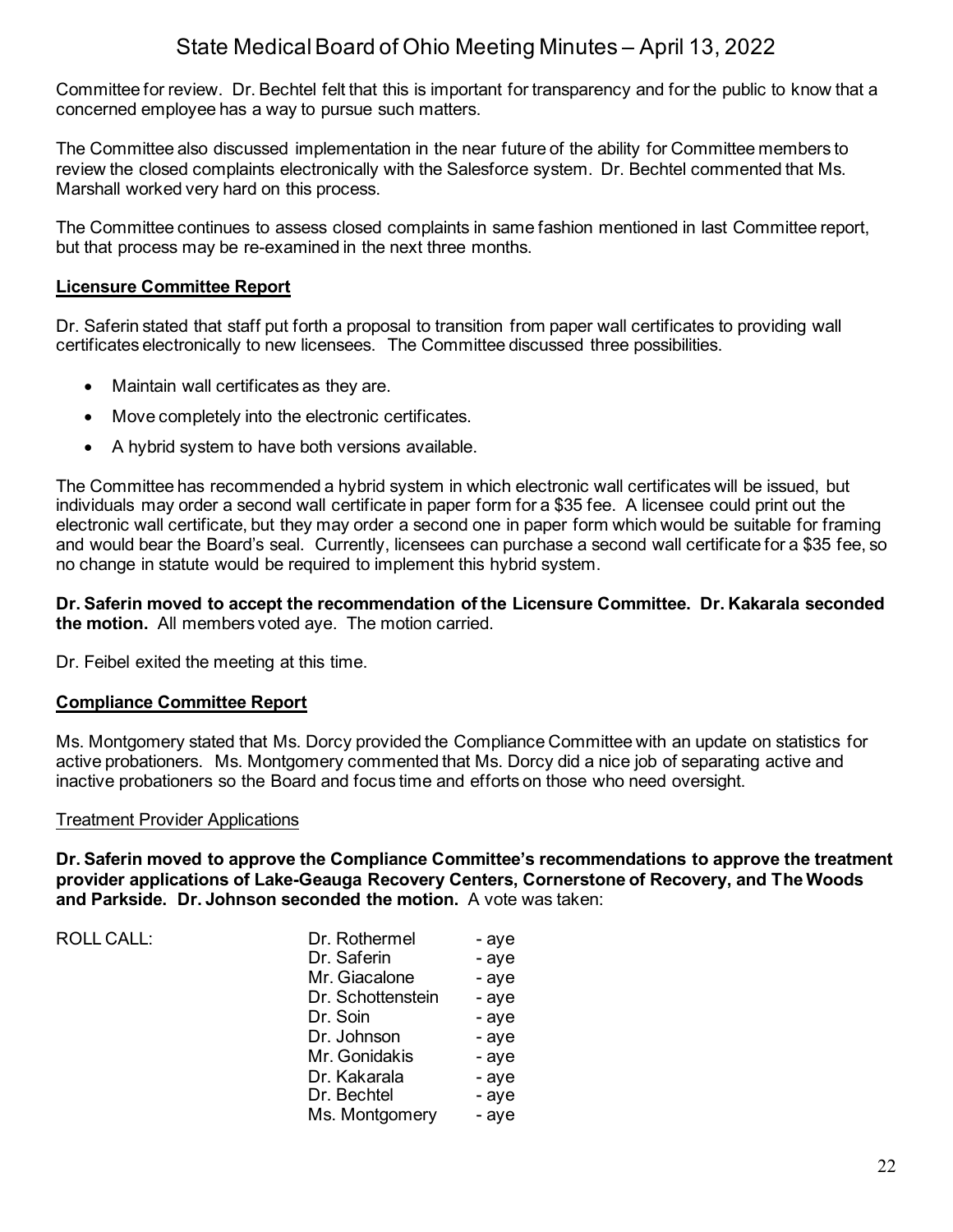The motion carried.

## **Finance Report**

Dr. Schottenstein stated that for February 2022 the Board's revenue was substantially down at \$875,531. Dr. Schottenstein noted that January is a license renewal month for the Board, whereas February is not, and so the reduced monthly revenue is not unexpected and February was a normal revenue month.

Expenditures have come down from roughly 15% to 10.4% from the previous month. However, that number itself is elevated beyond the usual 4% increase year-to-date. The Committee talked about inflationary pressures and other factors. It was noted that Fiscal Year 2021 expenditures occurred in the context of a pandemic, so there were no travel costs and minimal supply costs. Conversely, Fiscal Year 2022 expenditures include in-person meetings, conferences, and staff trainings. Because of this, 2022 expenditures may seem artificially elevated while 2021 expenditures may seem artificially low.

Overall revenue is up 7% year-to-date. There was a net negative revenue for February of \$-41,544, and the Board's cash balance is slightly down at \$6,649,149. Dr. Schottenstein stated that this is still a very good number for the Board. With new hires, the cash balance should go down further at some point.

The Board received \$1,135 in disciplinary fines and \$1,500 in continuing medical education (CME) fines. The Board has received \$134,251 in fines year-to-date. It appears that the Board will have collected about \$150,000 in fines this fiscal year.

## **Dietetics Advisory Council Report**

Ms. Loucka stated that the Dietetics Advisory Council met earlier this week. Mr. Roach provided a presentation on the Board's enforcement processes.

Council members indicated they hear complaints about non-licensed dietitians such as nutrition coaches giving information to citizens that should be given by dietitians, and they wanted to make certain the Board is investigating such complaints when filed. The council was assured that the Board investigates these complaints.

Mary-Jon Ludy, a member of the Council and a representative of the Ohio Academy of Nutrition and Dietetics (OAND), gave an update on behalf of OAND. Ms. Ludy indicated there is confusion about dietitian continuing education courses; staff will look into the issue and report back to the Council.

## Selection of new member for the Dietetics Advisory Council

Ms. Loucka stated that this month a position for a licensed dietitian on the Dietetics Advisory Council became vacant. The current member was contacted regarding reapplying to serve an additional term and she chose to let her term expire.

Medical Board staff held an application period with a notice and application posted on the Board's web site. Four applications were received and interviews of each were conducted virtually. The Ohio Academy for Nutrition and Dietetics was consulted regarding filling this position.

Kristen Murray has been a licensed dietitian since 2013. Ms. Murray has wide ranging experience within the field of dietetics including as a clinical dietitian at MetroHealth Medical Center for nine years where she conducted nutrition assessments in medical, surgical and oncology patients, collected and trended malnutrition data systemwide, and conducted nutrition lectures for incoming surgical residents. Ms. Murray is currently in private practice at, and owner of, a business that treats eating disorders and subclinical eating disorders.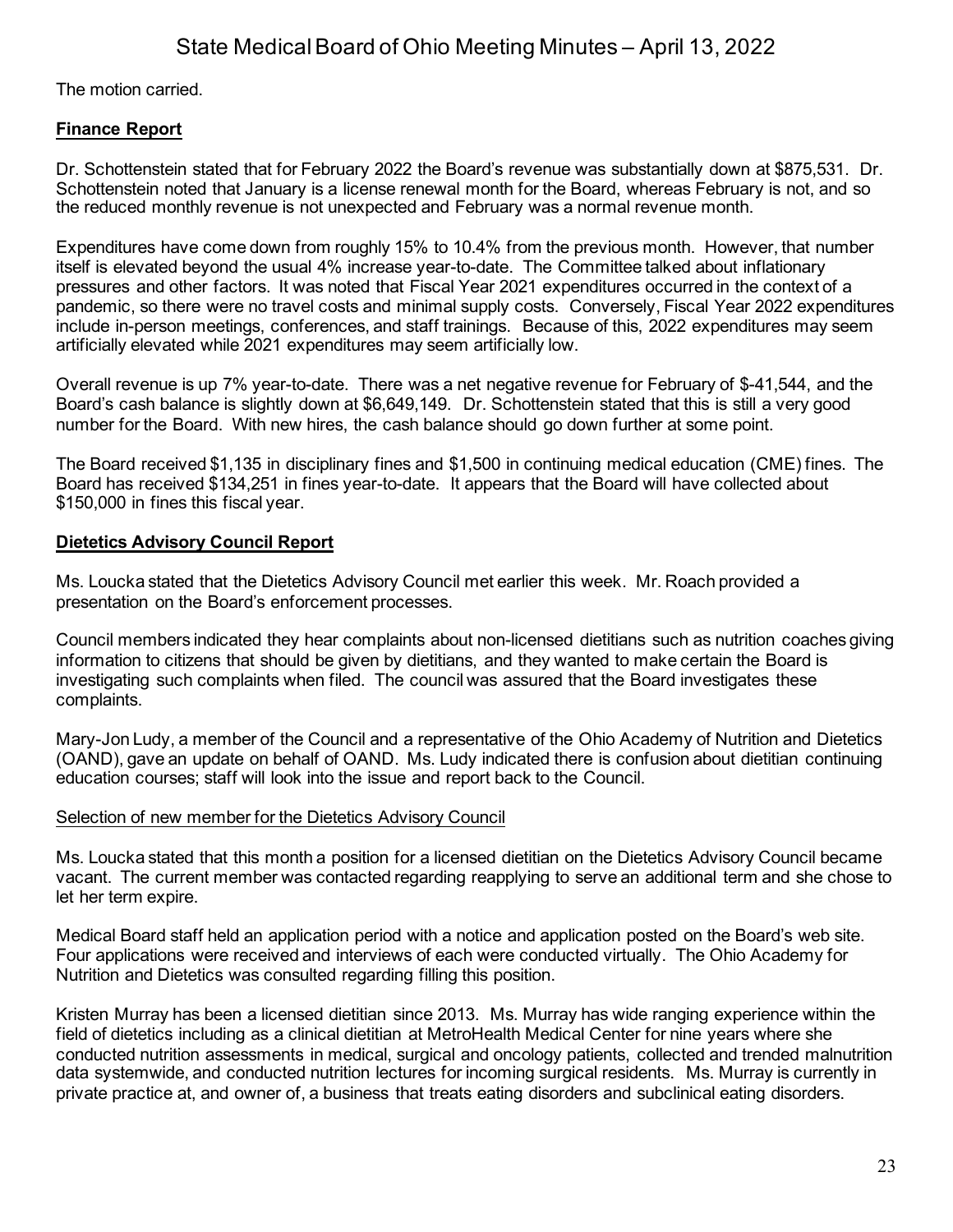Board staff consulted with the Executive Director and Board President to discuss this appointment and are offering a recommendation of Kristen Murray for the Board's consideration for appointment for a three-year term as a licensed dietitian on the Dietetics Advisory Council beginning April 13, 2022.

**Dr. Saferin moved to appoint Kristen Murray for a three-year term on the Dietetics Advisory Council as a licensed dietitian beginning April 13, 2022. Dr. Bechtel seconded the motion.** All members voted aye. The motion carried

## **PROBATIONARY REPORTS AND REQUESTS**

### **Office Conference Reviews**

**Dr. Johnson moved to approve the Compliance staff's Reports of Conferences for March 7, 8, and 22, 2022. Dr. Kakarala seconded the motion.** All members voted aye, except Dr. Rothermel, Dr. Saferin, and Dr. Bechtel, who abstained. The motion carried.

### **Probationary Requests**

### **Dr. Johnson moved to approve the Secretary and Supervising Member's recommendations for the following probationary requests:**

- a) Marvin M. Baula, M.D.: Request for release from the terms of the April 10, 2019 Consent Agreement.
- b) Marios D. Papachristou, M.D.: Request for approval of the individual therapy being conducted through the Pennsylvania Physicians Health Program to meet the aftercare requirement, and approval of the completed prison program Community Transitional Services to count towards the aftercare requirement.
- c) Linda C. Ruhe, M.T.: Request for approval of the course tailored by Donna Homenko, Ph.D., to fulfill the professional ethics course requirement.
- d) Joseph T. Spare, M.D.: Request for approval of the course *PB/ Prescribing Course: Opioids, Pain Management and Addictio*n, offered by PSI Education and University of California, Irvine School of Medicine, to fulfill the controlled substance prescribing course requirement; approval of the course *PB/ Medical Record Keeping Course*, offered by PSI Education and University of California, Irvine School of Medicine, to fulfill the medical records course requirement; and approval of the course *Training on ADHD in Children and Adults*, offered by CHADD.org, to fulfill the pediatric deficit hyperactivity disorder prescribing course requirement. In addition to the requested CHADD course, Secretary and Supervising Member also recommend review of the latest American Academy of Pediatric Clinical Practice Guideline, *ADHD: Clinical Practice Guideline for the Diagnosis, Evaluation, and Treatment of Attention-Deficit/Hyperactivity Disorder in Children and Adolescents*, along with all updates, to fulfill the pediatric deficit hyperactivity disorder prescribing course requirement.
- e) Rodney J. Williams, M.D.: Request for release from the terms of the February 12, 2020 Board Order.

### **Dr. Kakarala seconded the motion.** A vote was taken:

| <b>ROLL CALL:</b> | Dr. Rothermel<br>Dr. Saferin | - abstain<br>- abstain |
|-------------------|------------------------------|------------------------|
|                   | Mr. Giacalone                | - aye                  |
|                   | Dr. Schottenstein            | - aye                  |
|                   | Dr. Soin                     | - aye                  |
|                   | Dr. Johnson                  | - aye                  |
|                   | Mr. Gonidakis                | - aye                  |
|                   | Dr. Kakarala                 | - aye                  |
|                   | Dr. Bechtel                  | - abstain              |